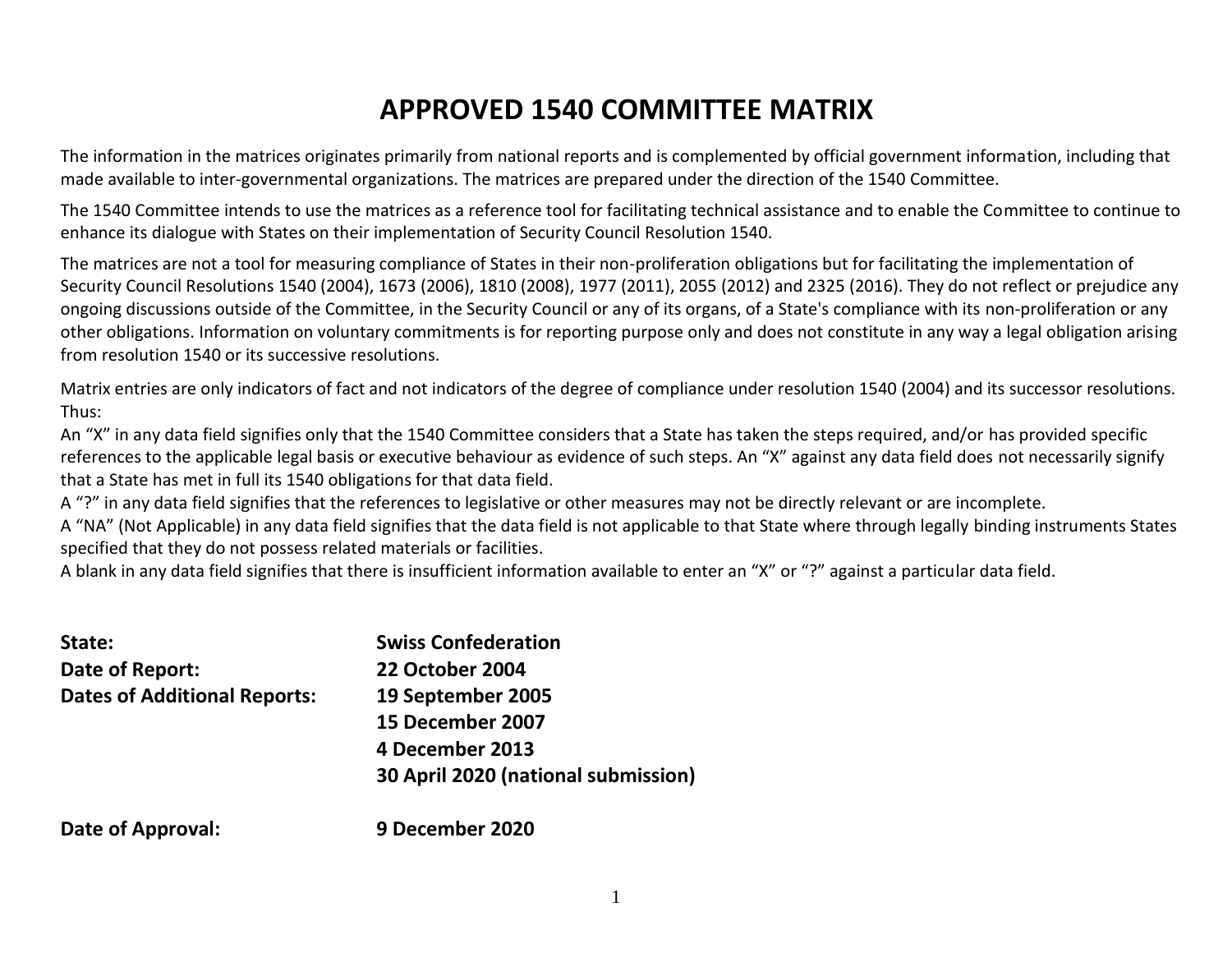# **I. OP 1 and related matters from OP 5, OP 8 (a), (b), (c) and OP10**

|                | <b>Adherence to legally binding</b><br>instruments, membership of<br>organisations, participation<br>in arrangements and<br>statements made. | Relevant information (i.e., signing, deposit of instrument of accession, ratification, etc) |  |  |  |  |  |  |  |
|----------------|----------------------------------------------------------------------------------------------------------------------------------------------|---------------------------------------------------------------------------------------------|--|--|--|--|--|--|--|
| 1              | Nuclear Non-<br><b>Proliferation Treaty</b><br>(NPT)                                                                                         | Deposit 9 March 1977                                                                        |  |  |  |  |  |  |  |
| $\overline{2}$ | <b>Nuclear Weapons Free</b><br>Zone/ Protocol(s)                                                                                             |                                                                                             |  |  |  |  |  |  |  |
| 3              | International<br>Convention for the<br>Suppression of Acts of<br><b>Nuclear Terrorism</b>                                                    | Deposit 15 October 2008                                                                     |  |  |  |  |  |  |  |
| 4              | Convention on Physical<br><b>Protection of Nuclear</b><br>Material (CPPNM)                                                                   | Deposit 9 January 1987                                                                      |  |  |  |  |  |  |  |
| 5              | 2005 Amendment to the<br><b>CPPNM</b>                                                                                                        | Deposit 15 October 2008                                                                     |  |  |  |  |  |  |  |
| 6              | Comprehensive Nuclear-<br>Test-Ban Treaty (CTBT)<br>(not in force)                                                                           | Deposit 1 October 1999                                                                      |  |  |  |  |  |  |  |
| $\overline{7}$ | <b>Chemical Weapons</b><br>Convention (CWC)                                                                                                  | Deposit 10 March 1995                                                                       |  |  |  |  |  |  |  |
| 8              | <b>Biological Weapons</b><br>Convention (BWC)                                                                                                | Deposit 4 May 1976                                                                          |  |  |  |  |  |  |  |
| 9              | Geneva Protocol of 1925                                                                                                                      | Deposit 12 July 1932                                                                        |  |  |  |  |  |  |  |
| 10             | 1997 International<br>Convention for the<br><b>Suppression of Terrorist</b><br><b>Bombings</b>                                               | Deposit 23 September 2003                                                                   |  |  |  |  |  |  |  |
| 11             | 1999 International<br>Convention for the                                                                                                     | Deposit 23 September 2003                                                                   |  |  |  |  |  |  |  |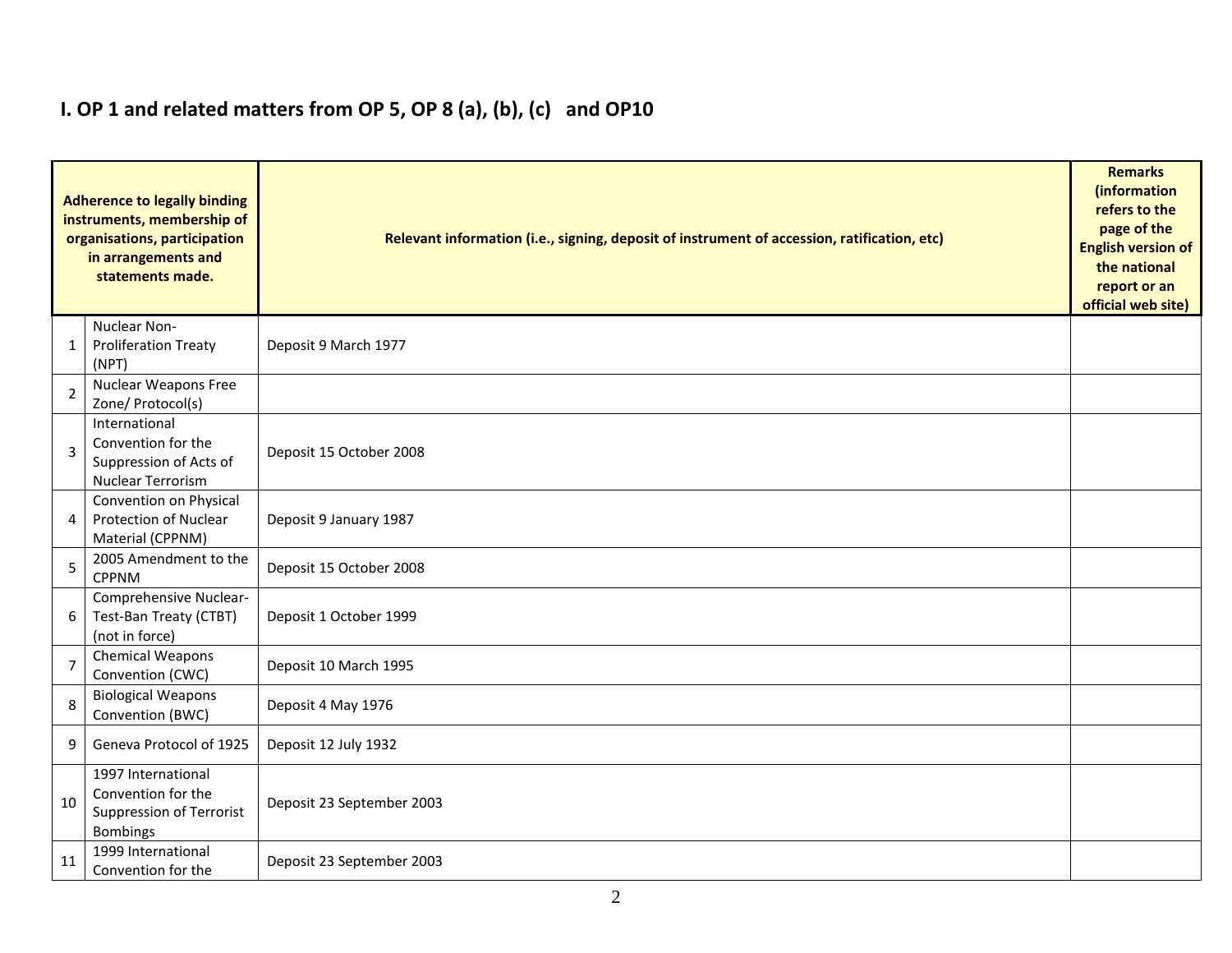|    | Suppression of the<br><b>Financing of Terrorism</b>                                                                                                      |                                                                                                                                                                                                                                                                                                                                                                                                                                                                                                                                                                                                                                                                                                                                                                        |  |
|----|----------------------------------------------------------------------------------------------------------------------------------------------------------|------------------------------------------------------------------------------------------------------------------------------------------------------------------------------------------------------------------------------------------------------------------------------------------------------------------------------------------------------------------------------------------------------------------------------------------------------------------------------------------------------------------------------------------------------------------------------------------------------------------------------------------------------------------------------------------------------------------------------------------------------------------------|--|
| 12 | 2005 Protocol to the<br>Convention for the<br>suppression of unlawful<br>acts against the safety of<br>maritime navigation                               | Deposit 15 October 2008                                                                                                                                                                                                                                                                                                                                                                                                                                                                                                                                                                                                                                                                                                                                                |  |
| 13 | 2005 Protocol to the<br>Protocol for the<br>suppression of unlawful<br>acts against the safety of<br>fixed platforms located<br>on the continental shelf | Deposit 15 October 2008                                                                                                                                                                                                                                                                                                                                                                                                                                                                                                                                                                                                                                                                                                                                                |  |
| 14 | 2010 Convention on the<br>Suppression of Unlawful<br>Acts Relating to<br><b>International Civil</b><br>Aviation                                          | Deposit 11 December 2014                                                                                                                                                                                                                                                                                                                                                                                                                                                                                                                                                                                                                                                                                                                                               |  |
| 15 | Other relevant regional<br>legally binding<br>instruments                                                                                                |                                                                                                                                                                                                                                                                                                                                                                                                                                                                                                                                                                                                                                                                                                                                                                        |  |
| 16 | <b>International Atomic</b><br>Energy Agency (IAEA)                                                                                                      | Deposit 5 April 1957                                                                                                                                                                                                                                                                                                                                                                                                                                                                                                                                                                                                                                                                                                                                                   |  |
| 17 | Directly relevant<br>Arrangements                                                                                                                        | <b>Nuclear Suppliers Group (NSG)</b><br>Zangger Committee (ZC)<br>Australia Group (AG)<br>Missile Technology Control Regime (MTCR)<br>Wassenaar Arrangement (WA)<br>Proliferation Security Initiative (PSI)<br>Global Initiative to Combat Nuclear Terrorism (GICNT)<br>Hague Code of Conduct (HCoC)<br>Global Partnership Against the Spread of Weapons and Materials of Mass Destruction<br>Nuclear Forensics International Technical Working Group (ITWG)<br><b>Nuclear Security Summit (NSS)</b><br><b>Nuclear Security Contact Group (NSCG)</b><br>International Partnership for Nuclear Disarmament Verification (IPNDV)<br>Creating an Environment for Nuclear Disarmament (CEND)<br>International Partnership against Impunity for the Use of Chemical Weapons |  |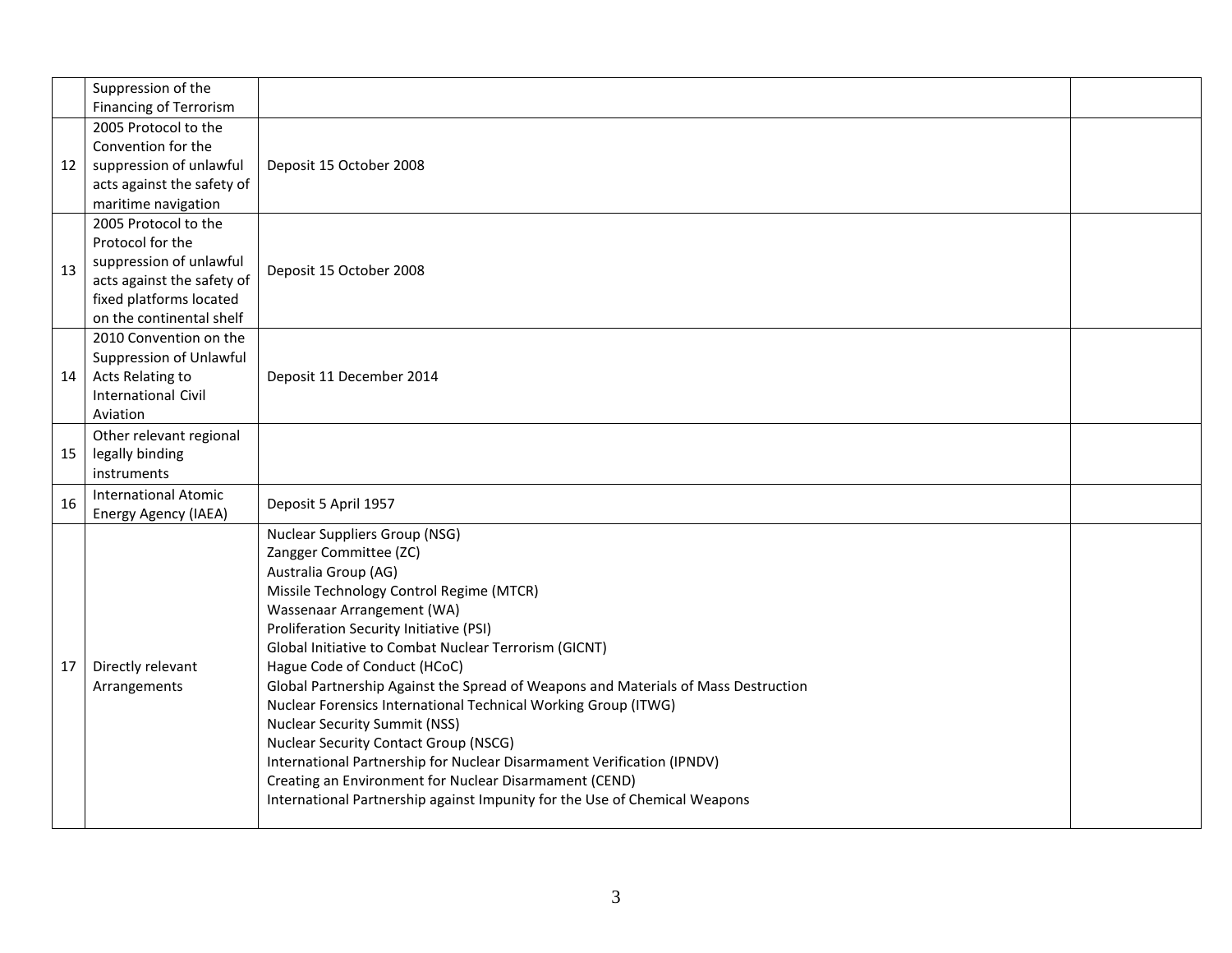| 18 | Statement on non-<br>provision of WMD and<br>related materials to<br>non-State actors | Switzerland does not provide any form of support to non-State actors that attempt to develop, acquire, manufacture,<br>possess, transport, transfer or use nuclear, chemical or biological weapons and their means of delivery. Such support would<br>be in violation of Swiss legislation, the international obligations of Switzerland and the principles of Swiss foreign and security<br>policy in general                                                                                                                                         |  |
|----|---------------------------------------------------------------------------------------|--------------------------------------------------------------------------------------------------------------------------------------------------------------------------------------------------------------------------------------------------------------------------------------------------------------------------------------------------------------------------------------------------------------------------------------------------------------------------------------------------------------------------------------------------------|--|
| 19 | Membership in relevant<br>international, regional<br>or sub-regional<br>organisations | International Atomic Energy Agency (IAEA)<br>Organisation for the Prohibition of Chemical Weapons (OPCW)<br>Comprehensive Nuclear-Test-Ban Treaty Organization (CTBTO)<br>Organization for Security and Co-operation in Europe (OSCE)<br>Financial Action Task Force (FATF)<br><b>INTERPOL</b><br>World Customs Organization (WCO)<br>World Health Organization (WHO)<br>World Organisation for Animal Health (OIE)<br>International Maritime Organisation (IMO)<br>Inter-Parliamentary Union (IPU)<br>International Monetary Fund (IMF)<br>World Bank |  |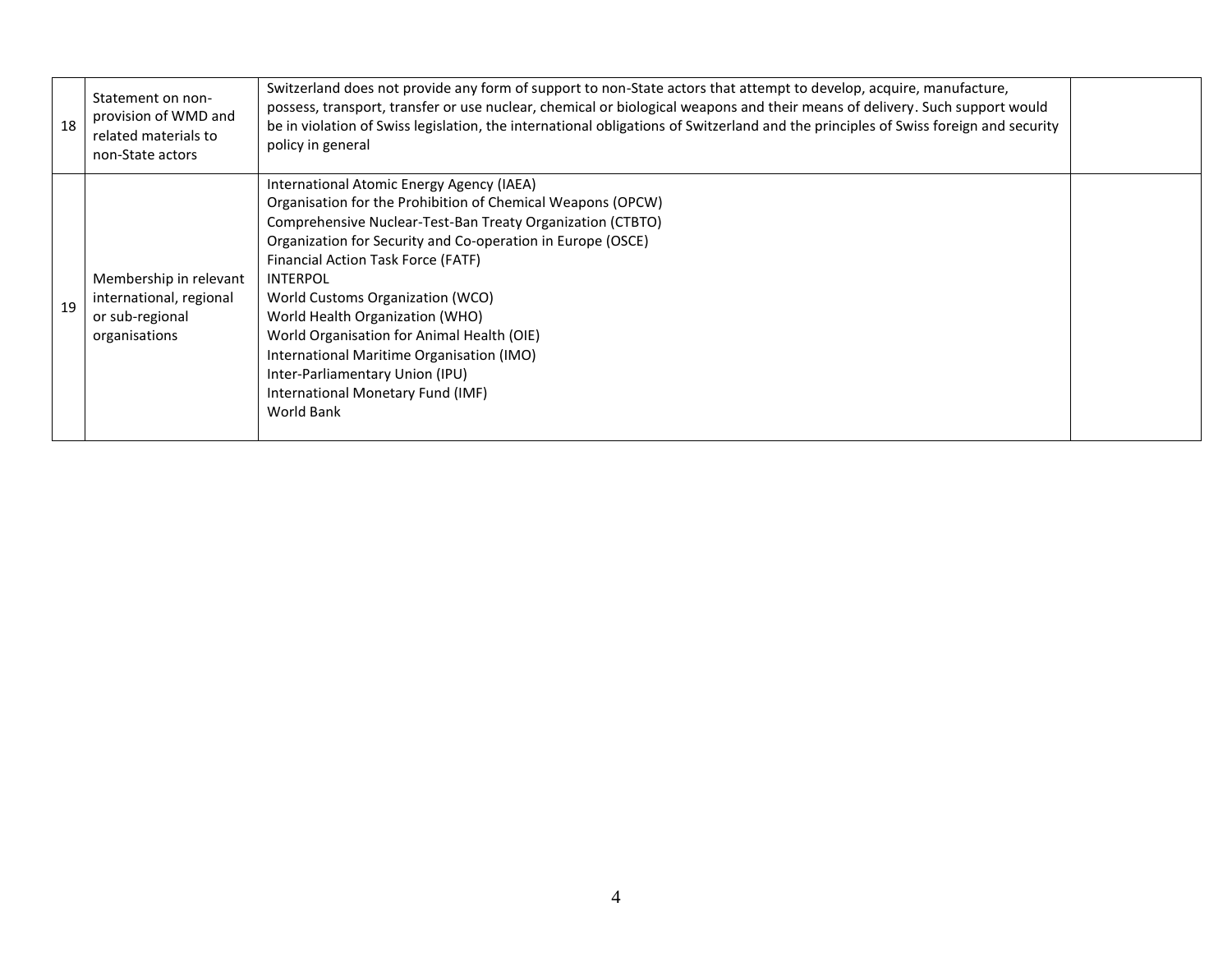## **II. OP 2 - Nuclear Weapons (NW), Chemical Weapons (CW) and Biological Weapons (BW)**

|                | <b>National legislation which</b><br>prohibits persons or entities |        |                    |                          | <b>National legal framework</b>                                                                                                                                                                                                    |                  |                   |                   | <b>Enforcement and civil/criminal penalties</b>                                                                                                                                                                                    |                |
|----------------|--------------------------------------------------------------------|--------|--------------------|--------------------------|------------------------------------------------------------------------------------------------------------------------------------------------------------------------------------------------------------------------------------|------------------|-------------------|-------------------|------------------------------------------------------------------------------------------------------------------------------------------------------------------------------------------------------------------------------------|----------------|
|                | to engage in one of the                                            |        | $X$ /?             |                          | Source document of national implementation                                                                                                                                                                                         |                  | $X$ /?            |                   |                                                                                                                                                                                                                                    | <b>Remarks</b> |
|                | following activities and its<br>enforcement                        | N<br>W | $\mathbf{c}$<br>W  | $\mathbf{B}$<br><b>W</b> | law                                                                                                                                                                                                                                | $\mathbf N$<br>W | $\mathbf{C}$<br>W | $\mathbf{B}$<br>W | <b>Source document</b>                                                                                                                                                                                                             |                |
| 1              | manufacture                                                        | X      | $\pmb{\mathsf{X}}$ | $\mathsf{X}$             | NW/CW/BW:<br>Federal Act on War Material of 13 December<br>1996, as amended, Article 7                                                                                                                                             | $\mathsf X$      | $\mathsf{X}$      | $\mathsf{X}$      | NW/CW/BW:<br>Federal Act on War Material of 13 December<br>1996, as amended, Article 34                                                                                                                                            |                |
| $\overline{2}$ | acquire                                                            | X      | X                  | $\mathsf{X}$             | NW/CW/BW:<br>Federal Act on War Material of 13 December<br>1996, as amended, Article 7                                                                                                                                             | $\mathsf X$      | $\mathsf{X}$      | $\mathsf{X}$      | NW/CW/BW:<br>Federal Act on War Material of 13 December<br>1996, as amended, Article 34                                                                                                                                            |                |
| 3              | possess                                                            | X      | X                  | $\mathsf{X}$             | NW/CW/BW:<br>Federal Act on War Material of 13 December<br>1996, as amended, Article 7                                                                                                                                             | $\pmb{\times}$   | X                 | $\mathsf{x}$      | NW/CW/BW:<br>Federal Act on War Material of 13 December<br>1996, as amended, Article 34                                                                                                                                            |                |
| 4              | develop                                                            | X      | X                  | $\mathsf{X}$             | NW/CW/BW:<br>Federal Act on War Material of 13 December<br>1996, as amended, Article 7                                                                                                                                             | $\mathsf X$      | $\mathsf{X}$      | $\mathsf{x}$      | NW/CW/BW:<br>Federal Act on War Material of 13 December<br>1996, as amended, Article 34                                                                                                                                            |                |
| 5              | transport                                                          | X      | X                  | $\mathsf{X}$             | NW/CW/BW:<br>Federal Act on War Materials of 13 December<br>1996, as amended, Article 7 (State interprets<br>Article 7(1)(a) to cover transport)                                                                                   | $\mathsf{X}$     | X                 | X                 | NW/CW/BW:<br>Federal Act on War Material of 13 December<br>1996, as amended, Article 34                                                                                                                                            |                |
| 6              | transfer                                                           | X      | X                  | $\mathsf{X}$             | NW/CW/BW:<br>Federal Act on War Materials of 13 December<br>1996, as amended, Article 7                                                                                                                                            | $\mathsf X$      | X.                | $\mathsf{x}$      | NW/CW/BW:<br>Federal Act on War Material of 13 December<br>1996, as amended, Article 34                                                                                                                                            |                |
| $\overline{7}$ | use                                                                | X      | $\mathsf{X}$       | $\mathsf{X}$             | NW/CW/BW:<br>Federal Act on War Materials of 13 December<br>1996, as amended, Article 7<br>Swiss Criminal Code of 21 December 1937, as<br>amended, Articles 226bis (causing danger by<br>means of nuclear energy, radioactivity or | X                | X                 | $\boldsymbol{X}$  | NW/CW/BW:<br>Federal Act on War Material of 13 December<br>1996, as amended, Article 34<br>Swiss Criminal Code of 21 December 1937, as<br>amended, Articles 226bis (causing danger by<br>means of nuclear energy, radioactivity or |                |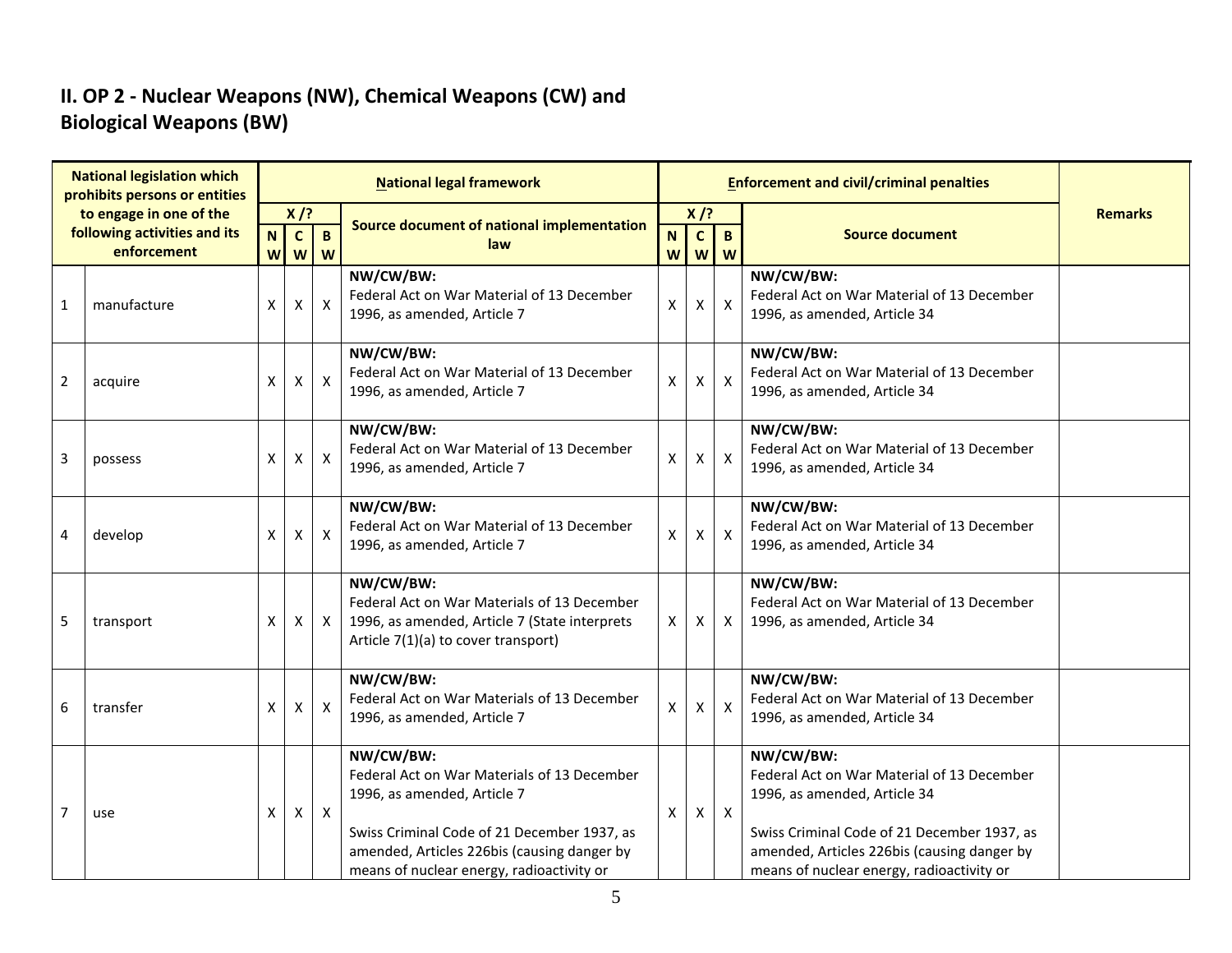|    |                                                                    |   |                |                           | ionising radiation), 264h (employing a chemical<br>or biological weapon)                                                                                                                                                                                                                                                                                                                                                                                                                                                                                                                                                                                                                                                                                                                              |              |    |                           | ionising radiation), 264h (employing a chemical<br>or biological weapon)                                                                                                                                                                                                                                                                                                                                                                                                                                                                                                                                                                                                |  |
|----|--------------------------------------------------------------------|---|----------------|---------------------------|-------------------------------------------------------------------------------------------------------------------------------------------------------------------------------------------------------------------------------------------------------------------------------------------------------------------------------------------------------------------------------------------------------------------------------------------------------------------------------------------------------------------------------------------------------------------------------------------------------------------------------------------------------------------------------------------------------------------------------------------------------------------------------------------------------|--------------|----|---------------------------|-------------------------------------------------------------------------------------------------------------------------------------------------------------------------------------------------------------------------------------------------------------------------------------------------------------------------------------------------------------------------------------------------------------------------------------------------------------------------------------------------------------------------------------------------------------------------------------------------------------------------------------------------------------------------|--|
| 8  | attempt to engage in<br>abovementioned<br>activities               | X | $\pmb{\times}$ | $\boldsymbol{\mathsf{X}}$ | NW/BW/CW:<br>Swiss Criminal Code of 21 December 1937, as<br>amended, Articles 22-23                                                                                                                                                                                                                                                                                                                                                                                                                                                                                                                                                                                                                                                                                                                   | $\mathsf{X}$ | X  | $\boldsymbol{\mathsf{X}}$ | NW/BW/CW:<br>Swiss Criminal Code of 21 December 1937, as<br>amended, Articles 22-23                                                                                                                                                                                                                                                                                                                                                                                                                                                                                                                                                                                     |  |
| 9  | participate as an<br>accomplice in<br>abovementioned<br>activities | X | X              | $\mathsf{X}$              | NW/CW/BW:<br>Federal Act on War Materials of 13 December<br>1996, as amended, Article 7                                                                                                                                                                                                                                                                                                                                                                                                                                                                                                                                                                                                                                                                                                               | X            | X  | $\boldsymbol{X}$          | NW/CW/BW:<br>Federal Act on War Material of 13 December<br>1996, as amended, Article 34<br>Swiss Criminal Code of 21 December 1937, as<br>amended, Article 25 (Complicity)                                                                                                                                                                                                                                                                                                                                                                                                                                                                                              |  |
| 10 | assist in<br>abovementioned<br>activities                          | X | X              | $\boldsymbol{\mathsf{X}}$ | NW/CW/BW:<br>Federal Act on War Material of 13 December<br>1996, as amended, Article 7                                                                                                                                                                                                                                                                                                                                                                                                                                                                                                                                                                                                                                                                                                                | X            | X. | $\mathsf{X}$              | NW/CW/BW:<br>Federal Act on War Material of 13 December<br>1996, as amended, Article 34<br>Swiss Criminal Code of 21 December 1937, as<br>amended, Article 25 (Complicity)                                                                                                                                                                                                                                                                                                                                                                                                                                                                                              |  |
| 11 | finance<br>abovementioned<br>activities                            | Χ | X              | $\mathsf{X}$              | NW/CW/BW:<br>Federal Act on War Material of 13 December<br>1996, as amended, Articles 7, 8b, 8c<br>(prohibition of direct and indirect financing of<br>the development, manufacture or acquisition<br>of prohibited war material which includes NBC<br>weapons)<br>Federal Act on Combating Money Laundering<br>and Terrorist Financing of 10 October 1997, as<br>amended, in particular, Articles 6 (special due<br>diligence in cases of indication of terrorist<br>financing), 9 and 16 (duty to report), 23<br>(Money Laundering Reporting Office), 27<br>(exchange of information and duty to notify)<br>Swiss Criminal Code of 21 December 1937, as<br>amended, Article 260quinquies (Financing<br>terrorism, implementing the Convention for<br>the Suppression of the Financing of Terrorism) | X            | X. | $\boldsymbol{\mathsf{X}}$ | NW/CW/BW:<br>Federal Act on War Material of 13 December<br>1996, as amended, Articles 34, 35b<br>Federal Act on Combating Money Laundering<br>and Terrorist Financing of 10 October 1997, as<br>amended, Articles 23 (Money Laundering<br>Reporting Office), 29a (notification of<br>proceedings by prosecution authorities)<br>Ordinance on the Money Laundering Reporting<br>Office of 25 August 2004, as amended (The<br>Money Laundering Reporting Office<br>Switzerland (MROS) at the Federal Office of<br>Police (fedpol) is Switzerland's Financial<br>Intelligence Unit or FIU)<br>Swiss Criminal Code of 21 December 1937, as<br>amended, Article 260quinquies |  |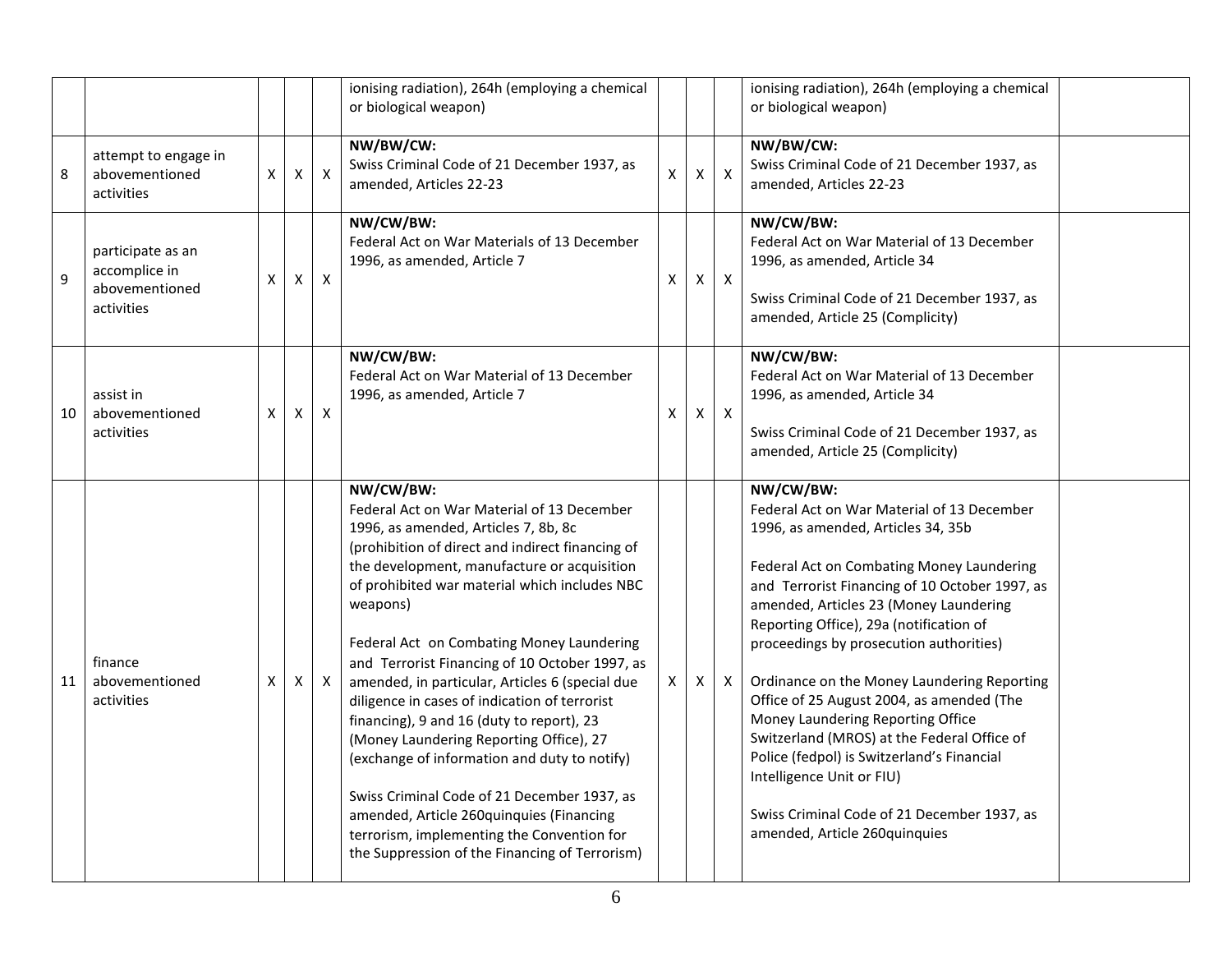|  | abovementioned<br>activities related to<br>means of delivery <sup>1</sup> |  |  | $\mathsf{x}$ | NW/CW/BW:<br>Federal Act on War Material of 13 December<br>1996, as amended, Article 7 (State interprets<br>means of delivery for all WMD to be covered<br>by Article 7) |  | $\mathbf{v}$ | $\mathbf v$ | NW/CW/BW:<br>Federal Act on War Material of 13 December<br>1996, as amended, Article 34 |  |
|--|---------------------------------------------------------------------------|--|--|--------------|--------------------------------------------------------------------------------------------------------------------------------------------------------------------------|--|--------------|-------------|-----------------------------------------------------------------------------------------|--|
|--|---------------------------------------------------------------------------|--|--|--------------|--------------------------------------------------------------------------------------------------------------------------------------------------------------------------|--|--------------|-------------|-----------------------------------------------------------------------------------------|--|

1. Means of delivery: missiles, rockets and other unmanned systems capable of delivering nuclear, chemical, or biological weapons that are specially designed for such use.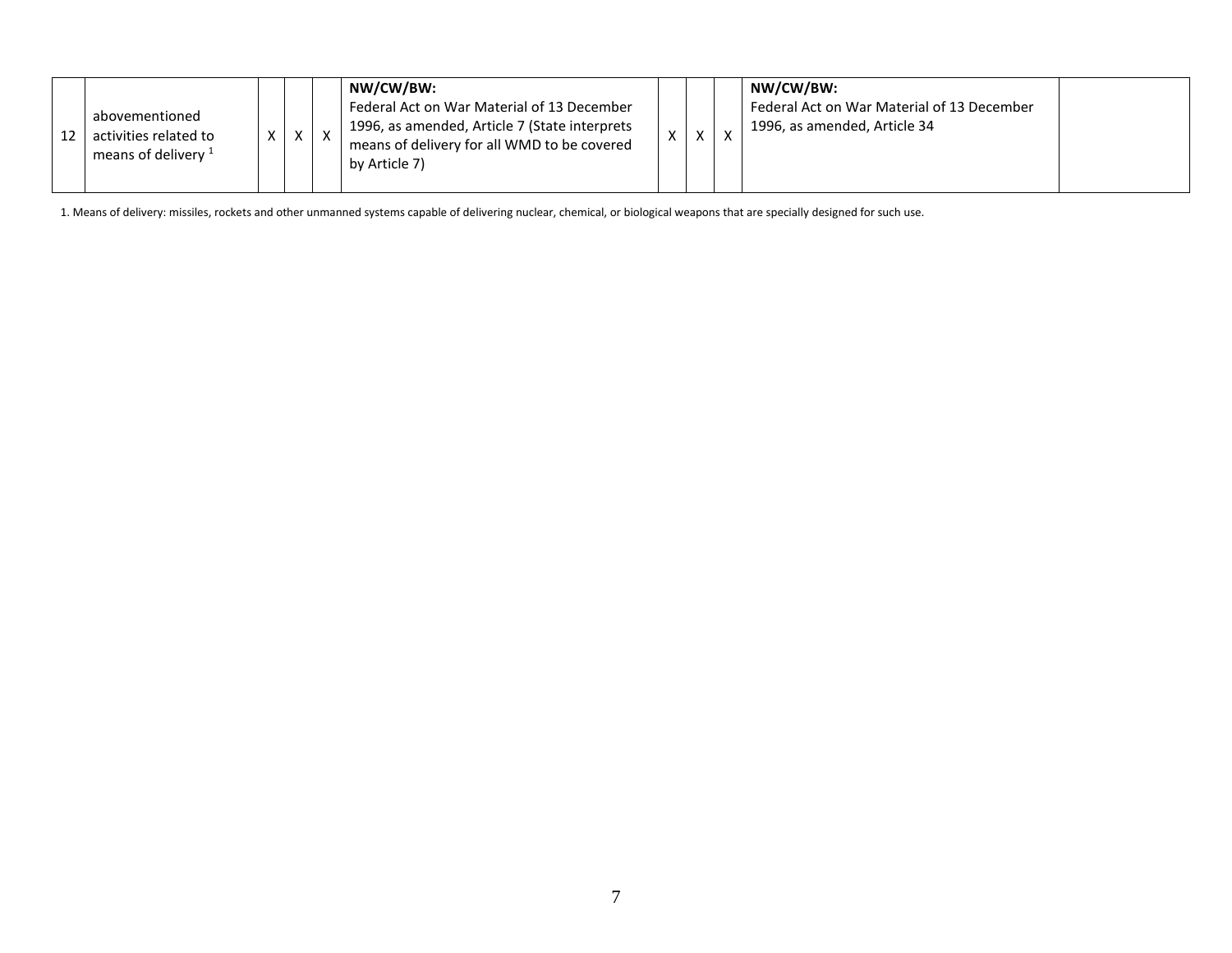#### **III. OP 3 (a) and (b) - Account for/Secure/Physically protect NW, CW and BW, including Related Materials <sup>2</sup>**

|              | <b>Measures to establish</b><br>domestic controls to prevent                                           |                         |                            |              | <b>National legal and/or regulatory framework</b>                                                                                                                                                                                                                                                                                                                                                                                                                                                                                                                                                                                                                                                                                                                                                                                                                                                                                                                |                            |                       |                            | <b>Enforcement and civil/criminal penalties</b>                                                                                                                                                                                                                                                                                                                                                                                                                               |                |
|--------------|--------------------------------------------------------------------------------------------------------|-------------------------|----------------------------|--------------|------------------------------------------------------------------------------------------------------------------------------------------------------------------------------------------------------------------------------------------------------------------------------------------------------------------------------------------------------------------------------------------------------------------------------------------------------------------------------------------------------------------------------------------------------------------------------------------------------------------------------------------------------------------------------------------------------------------------------------------------------------------------------------------------------------------------------------------------------------------------------------------------------------------------------------------------------------------|----------------------------|-----------------------|----------------------------|-------------------------------------------------------------------------------------------------------------------------------------------------------------------------------------------------------------------------------------------------------------------------------------------------------------------------------------------------------------------------------------------------------------------------------------------------------------------------------|----------------|
|              | the proliferation of NW, CW,<br>BW, and their means of<br>delivery; controls over<br>related materials | $\mathbf N$<br><b>W</b> | $X$ /?<br>$\mathbf c$<br>W | B<br>W       | <b>Source document</b>                                                                                                                                                                                                                                                                                                                                                                                                                                                                                                                                                                                                                                                                                                                                                                                                                                                                                                                                           | N <sub>1</sub><br><b>W</b> | $X$ /?<br>$\mathbf c$ | $\mathbf{B}$<br><b>w</b> w | <b>Source document</b>                                                                                                                                                                                                                                                                                                                                                                                                                                                        | <b>Remarks</b> |
| $\mathbf{1}$ | Measures to account for<br>production                                                                  | X                       | $\mathsf{X}$               | $\mathsf{X}$ | NW:<br>Ordinance on Safeguards of 21 March 2012,<br>Sections 2-7<br>IAEA Safeguards Agreement (INFCIRC/264)<br>Nuclear Energy Act of 21 March 2003, as<br>amended, Article 6 (licensing for handling<br>nuclear materials, handling is defined to<br>include production, research, storage and<br>transport)<br>CW:<br>Ordinance on the Control of Chemicals Usable<br>for Civil and Military Applications of 21 August<br>2013, as amended, Chapter 5, Section 1<br>BW:<br>Law on Epidemics of 28 September 2012, as<br>amended, Article 26 (authorisation for<br>confined use of pathogenic agents which<br>includes production, use, storage and<br>transport)<br>Ordinance on Handling Organisms in Contained<br>Systems of 9 May 2012, as amended, Articles<br>8-11 (requirements for handling (includes use,<br>processing, storage, transport) genetically<br>modified or pathogenic organisms or alien<br>organisms subject to a containment obligation) | X.                         | X.                    | $\mathsf{X}$               | NW:<br>Ordinance on Safeguards of 21 March 2012,<br>Section 8 (penal measures)<br>CW:<br>Ordinance on the Control of Chemicals Usable<br>for Civil and Military Applications of 21 August<br>2013, as amended, Article 41<br>BW:<br>Law on Epidemics of 28 September 2012, as<br>amended, Article 82(a) (penal provision)<br>Ordinance on Handling Organisms in Contained<br>Systems of 9 May 2012, as amended, Article 11<br>(Federal Coordination Centre for Biotechnology) |                |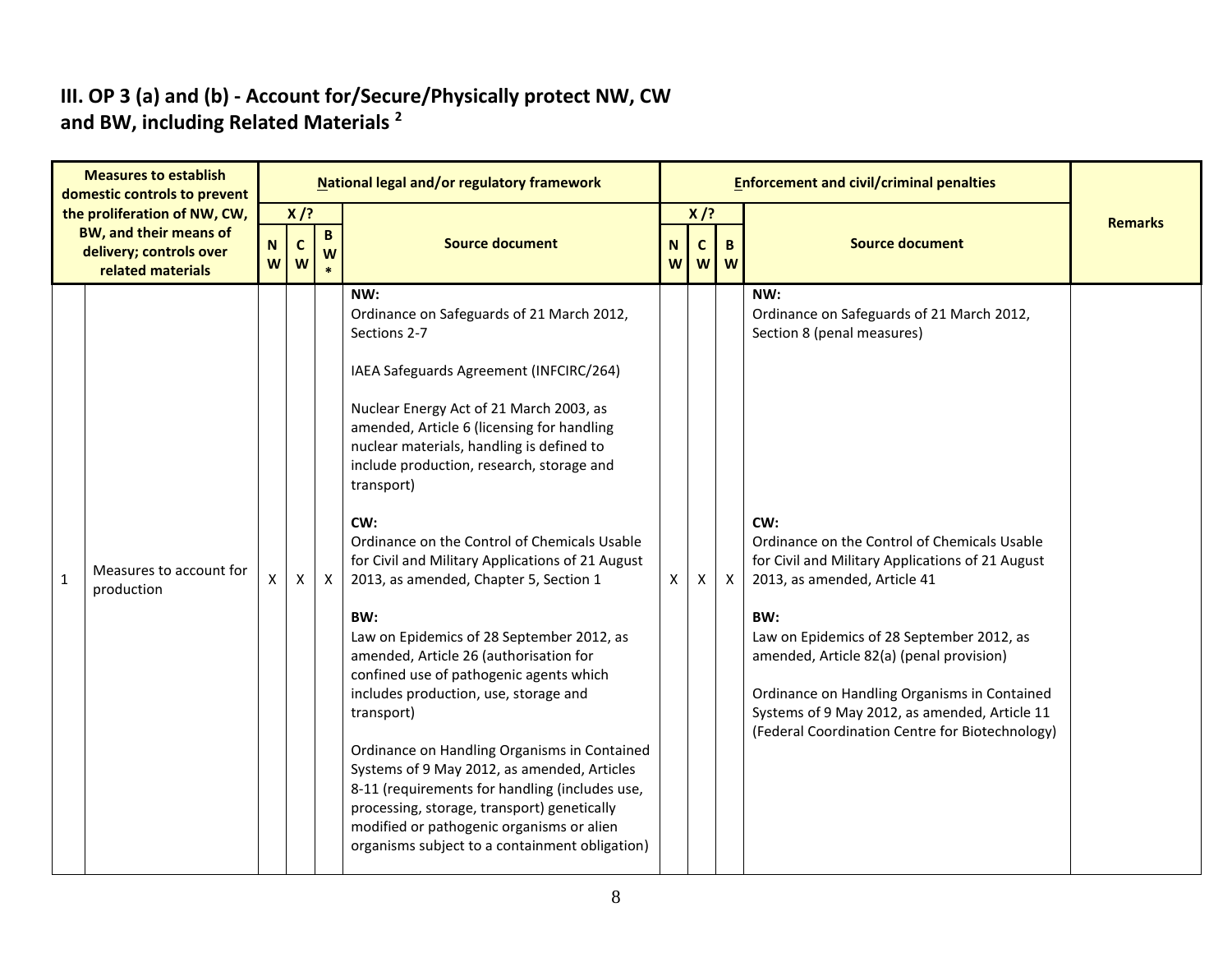|                |                                    |   |   |              | NW:<br>Ordinance on Safeguards of 21 March 2012,<br>Sections 2-7                                                                                  |   |                    |              | NW:<br>Ordinance on Safeguards of 21 March 2012,<br>Section 8                                                                           |  |
|----------------|------------------------------------|---|---|--------------|---------------------------------------------------------------------------------------------------------------------------------------------------|---|--------------------|--------------|-----------------------------------------------------------------------------------------------------------------------------------------|--|
|                |                                    |   |   |              | IAEA Safeguards Agreement (INFCIRC/264)                                                                                                           |   |                    |              |                                                                                                                                         |  |
|                |                                    |   |   |              | Nuclear Energy Act of 21 March 2003, as<br>amended, Article 6                                                                                     |   |                    |              |                                                                                                                                         |  |
| $\overline{2}$ | Measures to account for<br>use     | Χ | X | $\mathsf{X}$ | CW:<br>Ordinance on the Control of Chemicals Usable<br>for Civil and Military Applications of 21 August<br>2013, as amended, Chapter 5, Section 1 | X | $\mathsf{X}$       | $\mathsf{X}$ | CW:<br>Ordinance on the Control of Chemicals Usable<br>for Civil and Military Applications of 21 August<br>2013, as amended, Article 41 |  |
|                |                                    |   |   |              | BW:<br>Law on Epidemics of 28 September 2012, as<br>amended, Article 26                                                                           |   |                    |              | BW:<br>Law on Epidemics of 28 September 2012, as<br>amended, Article 82(a)                                                              |  |
|                |                                    |   |   |              | Ordinance on Handling Organisms in Contained<br>Systems of 9 May 2012, Articles 8-11                                                              |   |                    |              | Ordinance on Handling Organisms in Contained<br>Systems of 9 May 2012, Article 11                                                       |  |
|                |                                    |   |   |              | NW:<br>Ordinance on Safeguards of 21 March 2012,<br>Sections 2-7                                                                                  |   |                    |              | NW:<br>Ordinance on Safeguards of 21 March 2012,<br>Section 8                                                                           |  |
|                |                                    |   |   |              | IAEA Safeguards Agreement (INFCIRC/264)                                                                                                           |   |                    |              |                                                                                                                                         |  |
|                |                                    |   |   |              | Nuclear Energy Act of 21 March 2003, as<br>amended, Article 6                                                                                     |   |                    |              |                                                                                                                                         |  |
| 3              | Measures to account for<br>storage | X | X | $\mathsf{X}$ | CW:<br>Ordinance on the Control of Chemicals Usable<br>for Civil and Military Applications of 21 August<br>2013, as amended, Chapter 5, Section 1 | X | $\pmb{\mathsf{X}}$ | $\mathsf{X}$ | CW:<br>Ordinance on the Control of Chemicals Usable<br>for Civil and Military Applications of 21 August<br>2013, as amended, Article 41 |  |
|                |                                    |   |   |              | BW:<br>Law on Epidemics of 28 September 2012, as<br>amended, Article 26                                                                           |   |                    |              | BW:<br>Law on Epidemics of 28 September 2012, as<br>amended, Article 82(a)                                                              |  |
|                |                                    |   |   |              | Ordinance on Handling Organisms in Contained<br>Systems of 9 May 2012, Articles 8-11                                                              |   |                    |              | Ordinance on Handling Organisms in Contained<br>Systems of 9 May 2012, Article 11                                                       |  |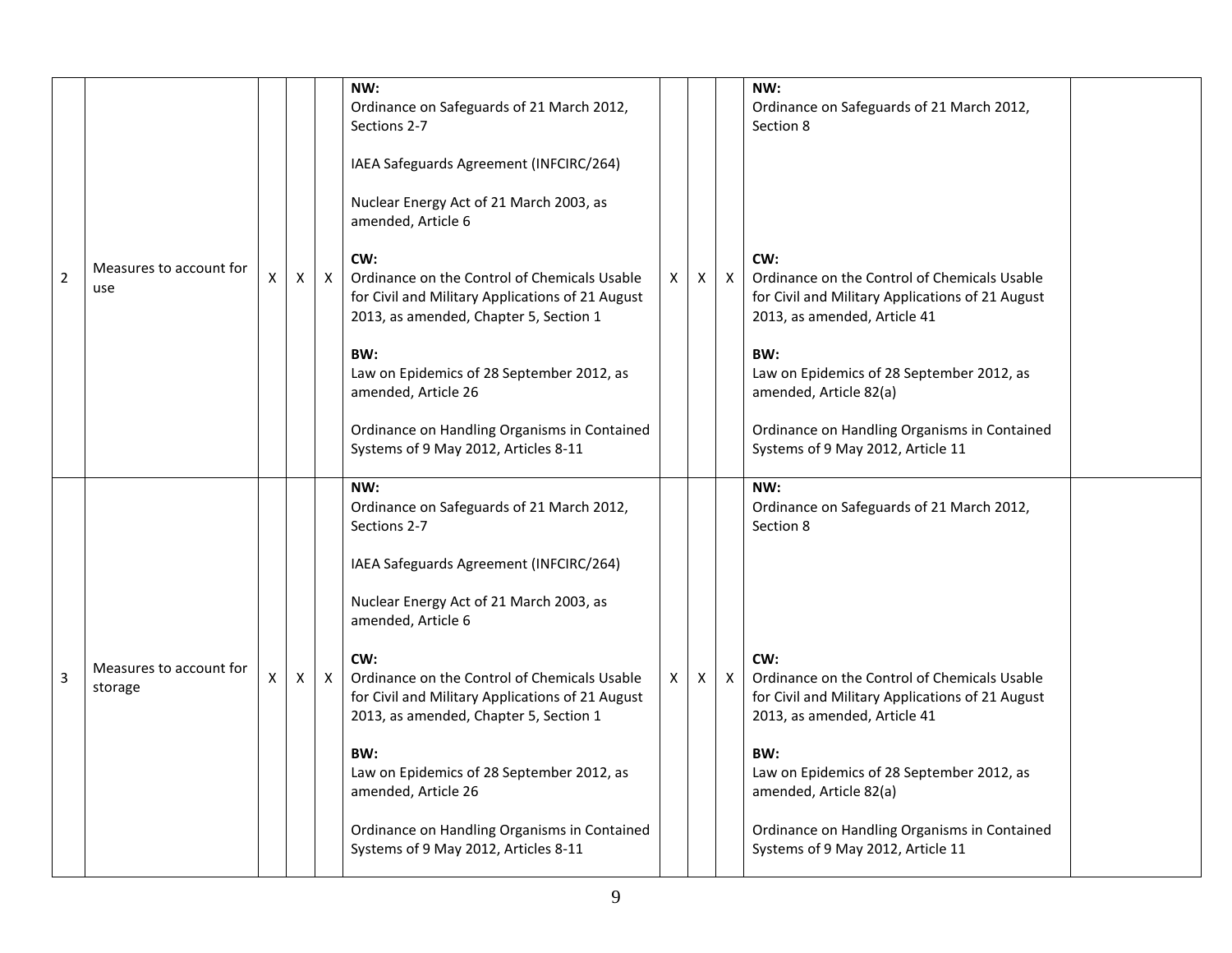| Ordinance on the transportation of dangerous<br>Ordinance on the transportation of dangerous<br>goods by road of 29 November 2002, as<br>goods by road of 29 November 2002, as<br>amended, Article 4 (ADR applies to the<br>amended, Section 3 (penal provisions)<br>transport of dangerous goods on Swiss roads)<br>Ordinance on the transportation of dangerous<br>Ordinance on the transportation of dangerous<br>goods by railways and cableways of 31 October<br>goods by railways and cableways of 31 October<br>2012, as amended, Articles 8-10 (penal<br>2012, as amended, Article 3 (RID applies to the<br>provisions)<br>transport of dangerous goods on Swiss<br>railways)<br>Inland Navigation Ordinance of 8 November<br>1978, as amended, Article 75 (applies RID by<br>analogy to water navigation companies<br>carrying goods that can pollute water which<br>also includes dangerous goods)<br>CW/BW:<br>Measures to account for<br>$\mathsf{X}$<br>$\mathsf{x}$<br>X<br>4<br>X<br>$\mathsf{x}$<br>Χ<br>transport<br>Ordinance on Protection against Major<br>Accidents of 27 February 1991, Article 3<br>NW:<br>NW:<br>Ordinance on Safeguards of 21 March 2012,<br>Ordinance on Safeguards of 21 March 2012,<br>Section 5<br>Section 8<br>IAEA Safeguards Agreement (INFCIRC/264)<br>Nuclear Energy Act of 21 March 2003, as<br>amended, Article 6<br>BW:<br>BW:<br>Law on Epidemics of 28 September 2012, as<br>Law on Epidemics of 28 September 2012, as<br>amended, Article 26<br>amended, Article 82(a) (penal provision)<br>Ordinance on Handling Organisms in Contained<br>Systems of 9 May 2012, Articles 8-11<br>CW/BW:<br>Ordinance on Protection against Major<br>Measures to secure<br>5<br>$\pmb{\times}$<br>?<br>$\boldsymbol{\mathsf{X}}$<br>$\pmb{\mathsf{X}}$<br>X<br>Accidents of 27 February 1991, as amended,<br>production |  |  | NW/CW/BW: |  | NW/CW/BW: |  |
|-------------------------------------------------------------------------------------------------------------------------------------------------------------------------------------------------------------------------------------------------------------------------------------------------------------------------------------------------------------------------------------------------------------------------------------------------------------------------------------------------------------------------------------------------------------------------------------------------------------------------------------------------------------------------------------------------------------------------------------------------------------------------------------------------------------------------------------------------------------------------------------------------------------------------------------------------------------------------------------------------------------------------------------------------------------------------------------------------------------------------------------------------------------------------------------------------------------------------------------------------------------------------------------------------------------------------------------------------------------------------------------------------------------------------------------------------------------------------------------------------------------------------------------------------------------------------------------------------------------------------------------------------------------------------------------------------------------------------------------------------------------------------------------------------------------------------------------------------------------------|--|--|-----------|--|-----------|--|
|                                                                                                                                                                                                                                                                                                                                                                                                                                                                                                                                                                                                                                                                                                                                                                                                                                                                                                                                                                                                                                                                                                                                                                                                                                                                                                                                                                                                                                                                                                                                                                                                                                                                                                                                                                                                                                                                   |  |  |           |  |           |  |
|                                                                                                                                                                                                                                                                                                                                                                                                                                                                                                                                                                                                                                                                                                                                                                                                                                                                                                                                                                                                                                                                                                                                                                                                                                                                                                                                                                                                                                                                                                                                                                                                                                                                                                                                                                                                                                                                   |  |  |           |  |           |  |
|                                                                                                                                                                                                                                                                                                                                                                                                                                                                                                                                                                                                                                                                                                                                                                                                                                                                                                                                                                                                                                                                                                                                                                                                                                                                                                                                                                                                                                                                                                                                                                                                                                                                                                                                                                                                                                                                   |  |  |           |  |           |  |
|                                                                                                                                                                                                                                                                                                                                                                                                                                                                                                                                                                                                                                                                                                                                                                                                                                                                                                                                                                                                                                                                                                                                                                                                                                                                                                                                                                                                                                                                                                                                                                                                                                                                                                                                                                                                                                                                   |  |  |           |  |           |  |
|                                                                                                                                                                                                                                                                                                                                                                                                                                                                                                                                                                                                                                                                                                                                                                                                                                                                                                                                                                                                                                                                                                                                                                                                                                                                                                                                                                                                                                                                                                                                                                                                                                                                                                                                                                                                                                                                   |  |  |           |  |           |  |
|                                                                                                                                                                                                                                                                                                                                                                                                                                                                                                                                                                                                                                                                                                                                                                                                                                                                                                                                                                                                                                                                                                                                                                                                                                                                                                                                                                                                                                                                                                                                                                                                                                                                                                                                                                                                                                                                   |  |  |           |  |           |  |
|                                                                                                                                                                                                                                                                                                                                                                                                                                                                                                                                                                                                                                                                                                                                                                                                                                                                                                                                                                                                                                                                                                                                                                                                                                                                                                                                                                                                                                                                                                                                                                                                                                                                                                                                                                                                                                                                   |  |  |           |  |           |  |
|                                                                                                                                                                                                                                                                                                                                                                                                                                                                                                                                                                                                                                                                                                                                                                                                                                                                                                                                                                                                                                                                                                                                                                                                                                                                                                                                                                                                                                                                                                                                                                                                                                                                                                                                                                                                                                                                   |  |  |           |  |           |  |
|                                                                                                                                                                                                                                                                                                                                                                                                                                                                                                                                                                                                                                                                                                                                                                                                                                                                                                                                                                                                                                                                                                                                                                                                                                                                                                                                                                                                                                                                                                                                                                                                                                                                                                                                                                                                                                                                   |  |  |           |  |           |  |
|                                                                                                                                                                                                                                                                                                                                                                                                                                                                                                                                                                                                                                                                                                                                                                                                                                                                                                                                                                                                                                                                                                                                                                                                                                                                                                                                                                                                                                                                                                                                                                                                                                                                                                                                                                                                                                                                   |  |  |           |  |           |  |
|                                                                                                                                                                                                                                                                                                                                                                                                                                                                                                                                                                                                                                                                                                                                                                                                                                                                                                                                                                                                                                                                                                                                                                                                                                                                                                                                                                                                                                                                                                                                                                                                                                                                                                                                                                                                                                                                   |  |  |           |  |           |  |
|                                                                                                                                                                                                                                                                                                                                                                                                                                                                                                                                                                                                                                                                                                                                                                                                                                                                                                                                                                                                                                                                                                                                                                                                                                                                                                                                                                                                                                                                                                                                                                                                                                                                                                                                                                                                                                                                   |  |  |           |  |           |  |
|                                                                                                                                                                                                                                                                                                                                                                                                                                                                                                                                                                                                                                                                                                                                                                                                                                                                                                                                                                                                                                                                                                                                                                                                                                                                                                                                                                                                                                                                                                                                                                                                                                                                                                                                                                                                                                                                   |  |  |           |  |           |  |
|                                                                                                                                                                                                                                                                                                                                                                                                                                                                                                                                                                                                                                                                                                                                                                                                                                                                                                                                                                                                                                                                                                                                                                                                                                                                                                                                                                                                                                                                                                                                                                                                                                                                                                                                                                                                                                                                   |  |  |           |  |           |  |
|                                                                                                                                                                                                                                                                                                                                                                                                                                                                                                                                                                                                                                                                                                                                                                                                                                                                                                                                                                                                                                                                                                                                                                                                                                                                                                                                                                                                                                                                                                                                                                                                                                                                                                                                                                                                                                                                   |  |  |           |  |           |  |
|                                                                                                                                                                                                                                                                                                                                                                                                                                                                                                                                                                                                                                                                                                                                                                                                                                                                                                                                                                                                                                                                                                                                                                                                                                                                                                                                                                                                                                                                                                                                                                                                                                                                                                                                                                                                                                                                   |  |  |           |  |           |  |
|                                                                                                                                                                                                                                                                                                                                                                                                                                                                                                                                                                                                                                                                                                                                                                                                                                                                                                                                                                                                                                                                                                                                                                                                                                                                                                                                                                                                                                                                                                                                                                                                                                                                                                                                                                                                                                                                   |  |  |           |  |           |  |
|                                                                                                                                                                                                                                                                                                                                                                                                                                                                                                                                                                                                                                                                                                                                                                                                                                                                                                                                                                                                                                                                                                                                                                                                                                                                                                                                                                                                                                                                                                                                                                                                                                                                                                                                                                                                                                                                   |  |  |           |  |           |  |
|                                                                                                                                                                                                                                                                                                                                                                                                                                                                                                                                                                                                                                                                                                                                                                                                                                                                                                                                                                                                                                                                                                                                                                                                                                                                                                                                                                                                                                                                                                                                                                                                                                                                                                                                                                                                                                                                   |  |  |           |  |           |  |
|                                                                                                                                                                                                                                                                                                                                                                                                                                                                                                                                                                                                                                                                                                                                                                                                                                                                                                                                                                                                                                                                                                                                                                                                                                                                                                                                                                                                                                                                                                                                                                                                                                                                                                                                                                                                                                                                   |  |  |           |  |           |  |
|                                                                                                                                                                                                                                                                                                                                                                                                                                                                                                                                                                                                                                                                                                                                                                                                                                                                                                                                                                                                                                                                                                                                                                                                                                                                                                                                                                                                                                                                                                                                                                                                                                                                                                                                                                                                                                                                   |  |  |           |  |           |  |
|                                                                                                                                                                                                                                                                                                                                                                                                                                                                                                                                                                                                                                                                                                                                                                                                                                                                                                                                                                                                                                                                                                                                                                                                                                                                                                                                                                                                                                                                                                                                                                                                                                                                                                                                                                                                                                                                   |  |  |           |  |           |  |
|                                                                                                                                                                                                                                                                                                                                                                                                                                                                                                                                                                                                                                                                                                                                                                                                                                                                                                                                                                                                                                                                                                                                                                                                                                                                                                                                                                                                                                                                                                                                                                                                                                                                                                                                                                                                                                                                   |  |  |           |  |           |  |
|                                                                                                                                                                                                                                                                                                                                                                                                                                                                                                                                                                                                                                                                                                                                                                                                                                                                                                                                                                                                                                                                                                                                                                                                                                                                                                                                                                                                                                                                                                                                                                                                                                                                                                                                                                                                                                                                   |  |  |           |  |           |  |
|                                                                                                                                                                                                                                                                                                                                                                                                                                                                                                                                                                                                                                                                                                                                                                                                                                                                                                                                                                                                                                                                                                                                                                                                                                                                                                                                                                                                                                                                                                                                                                                                                                                                                                                                                                                                                                                                   |  |  |           |  |           |  |
|                                                                                                                                                                                                                                                                                                                                                                                                                                                                                                                                                                                                                                                                                                                                                                                                                                                                                                                                                                                                                                                                                                                                                                                                                                                                                                                                                                                                                                                                                                                                                                                                                                                                                                                                                                                                                                                                   |  |  |           |  |           |  |
|                                                                                                                                                                                                                                                                                                                                                                                                                                                                                                                                                                                                                                                                                                                                                                                                                                                                                                                                                                                                                                                                                                                                                                                                                                                                                                                                                                                                                                                                                                                                                                                                                                                                                                                                                                                                                                                                   |  |  |           |  |           |  |
|                                                                                                                                                                                                                                                                                                                                                                                                                                                                                                                                                                                                                                                                                                                                                                                                                                                                                                                                                                                                                                                                                                                                                                                                                                                                                                                                                                                                                                                                                                                                                                                                                                                                                                                                                                                                                                                                   |  |  |           |  |           |  |
|                                                                                                                                                                                                                                                                                                                                                                                                                                                                                                                                                                                                                                                                                                                                                                                                                                                                                                                                                                                                                                                                                                                                                                                                                                                                                                                                                                                                                                                                                                                                                                                                                                                                                                                                                                                                                                                                   |  |  |           |  |           |  |
|                                                                                                                                                                                                                                                                                                                                                                                                                                                                                                                                                                                                                                                                                                                                                                                                                                                                                                                                                                                                                                                                                                                                                                                                                                                                                                                                                                                                                                                                                                                                                                                                                                                                                                                                                                                                                                                                   |  |  |           |  |           |  |
|                                                                                                                                                                                                                                                                                                                                                                                                                                                                                                                                                                                                                                                                                                                                                                                                                                                                                                                                                                                                                                                                                                                                                                                                                                                                                                                                                                                                                                                                                                                                                                                                                                                                                                                                                                                                                                                                   |  |  |           |  |           |  |
|                                                                                                                                                                                                                                                                                                                                                                                                                                                                                                                                                                                                                                                                                                                                                                                                                                                                                                                                                                                                                                                                                                                                                                                                                                                                                                                                                                                                                                                                                                                                                                                                                                                                                                                                                                                                                                                                   |  |  |           |  |           |  |
|                                                                                                                                                                                                                                                                                                                                                                                                                                                                                                                                                                                                                                                                                                                                                                                                                                                                                                                                                                                                                                                                                                                                                                                                                                                                                                                                                                                                                                                                                                                                                                                                                                                                                                                                                                                                                                                                   |  |  |           |  |           |  |
|                                                                                                                                                                                                                                                                                                                                                                                                                                                                                                                                                                                                                                                                                                                                                                                                                                                                                                                                                                                                                                                                                                                                                                                                                                                                                                                                                                                                                                                                                                                                                                                                                                                                                                                                                                                                                                                                   |  |  |           |  |           |  |
|                                                                                                                                                                                                                                                                                                                                                                                                                                                                                                                                                                                                                                                                                                                                                                                                                                                                                                                                                                                                                                                                                                                                                                                                                                                                                                                                                                                                                                                                                                                                                                                                                                                                                                                                                                                                                                                                   |  |  |           |  |           |  |
|                                                                                                                                                                                                                                                                                                                                                                                                                                                                                                                                                                                                                                                                                                                                                                                                                                                                                                                                                                                                                                                                                                                                                                                                                                                                                                                                                                                                                                                                                                                                                                                                                                                                                                                                                                                                                                                                   |  |  |           |  |           |  |
|                                                                                                                                                                                                                                                                                                                                                                                                                                                                                                                                                                                                                                                                                                                                                                                                                                                                                                                                                                                                                                                                                                                                                                                                                                                                                                                                                                                                                                                                                                                                                                                                                                                                                                                                                                                                                                                                   |  |  |           |  |           |  |
|                                                                                                                                                                                                                                                                                                                                                                                                                                                                                                                                                                                                                                                                                                                                                                                                                                                                                                                                                                                                                                                                                                                                                                                                                                                                                                                                                                                                                                                                                                                                                                                                                                                                                                                                                                                                                                                                   |  |  |           |  |           |  |
|                                                                                                                                                                                                                                                                                                                                                                                                                                                                                                                                                                                                                                                                                                                                                                                                                                                                                                                                                                                                                                                                                                                                                                                                                                                                                                                                                                                                                                                                                                                                                                                                                                                                                                                                                                                                                                                                   |  |  |           |  |           |  |
|                                                                                                                                                                                                                                                                                                                                                                                                                                                                                                                                                                                                                                                                                                                                                                                                                                                                                                                                                                                                                                                                                                                                                                                                                                                                                                                                                                                                                                                                                                                                                                                                                                                                                                                                                                                                                                                                   |  |  | Article 3 |  |           |  |
|                                                                                                                                                                                                                                                                                                                                                                                                                                                                                                                                                                                                                                                                                                                                                                                                                                                                                                                                                                                                                                                                                                                                                                                                                                                                                                                                                                                                                                                                                                                                                                                                                                                                                                                                                                                                                                                                   |  |  |           |  |           |  |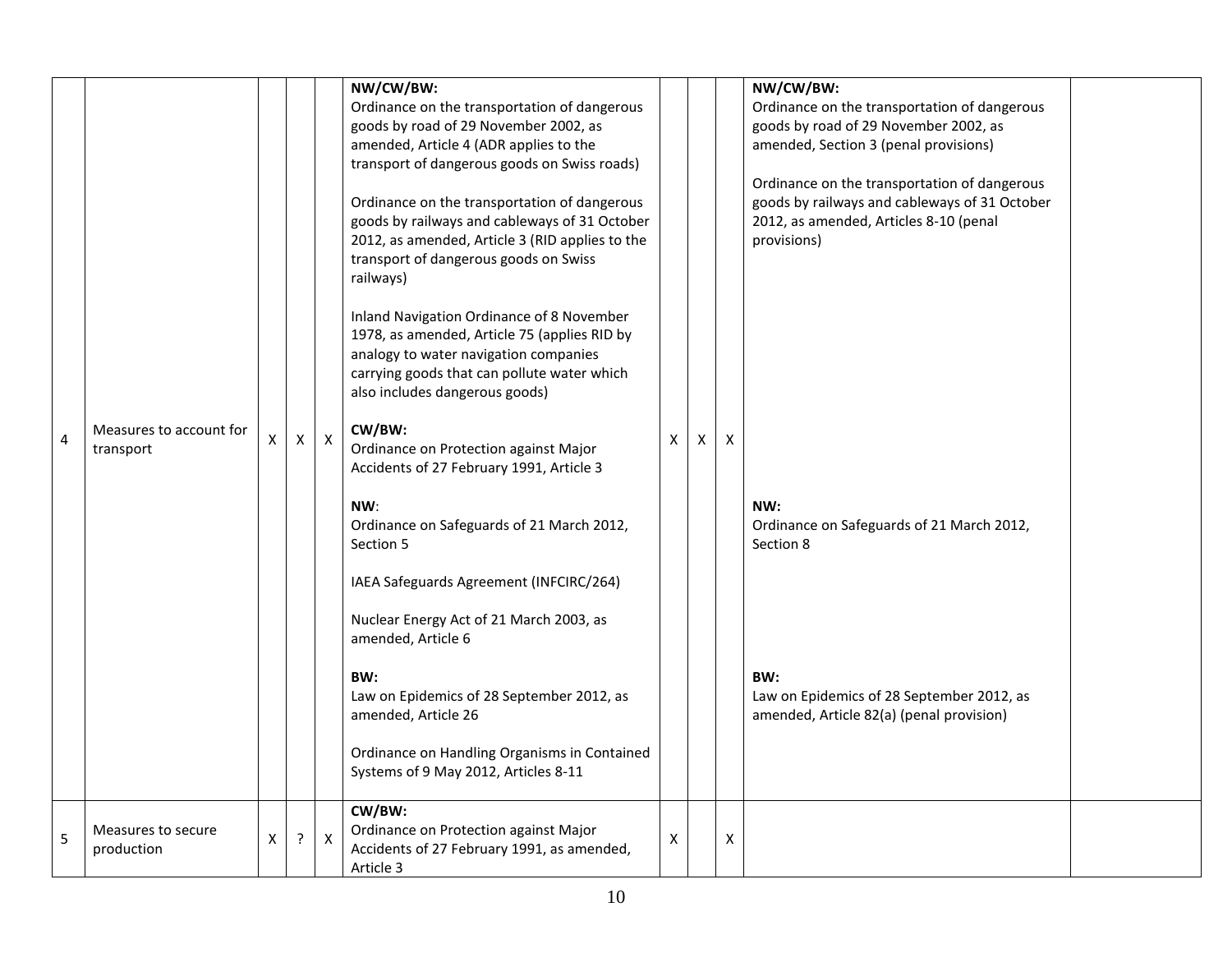|   |                        |   |   |              | NW:<br>Nuclear Energy Act of 21 March 2003, as<br>amended, Article 7 (licensing to handle nuclear<br>materials conditioned on guarantees of nuclear<br>safety and security)<br>Ordinance on Nuclear Energy of 10 December<br>2004, as amended, Article 9, Annex 2<br>(Principles for the security of nuclear<br>installations, nuclear materials and radioactive<br>waste)<br>Ordinance on the Threat Assumptions and<br>Security Measures for Nuclear Installations and<br>Nuclear Materials of 16 April 2008 (issued<br>further to Article 9 of the Ordinance on Nuclear<br>Energy of 10 December 2004)<br>CW:<br>Chemicals Act of 15 December 2000, as<br>amended, e.g., Article 19 which allows for<br>measures for specific substances<br>BW:<br>Law on Epidemics of 28 September 2012, as<br>amended, Articles 26 and 29<br>Ordinance on Handling Organisms in Contained<br>Systems of 9 May 2012, as amended |   |                | NW:<br>Nuclear Energy Act of 21 March 2003, as<br>amended, Chapter 9<br>Ordinance on Nuclear Energy of 10 December<br>2004, as amended, Article 78<br>BW:<br>Law on Epidemics of 28 September 2012, as<br>amended, Article 78<br>Ordinance on Handling Organisms in Contained<br>Systems of 9 May 2012, as amended, Chapter 3<br>(duties of the authorities) |  |
|---|------------------------|---|---|--------------|---------------------------------------------------------------------------------------------------------------------------------------------------------------------------------------------------------------------------------------------------------------------------------------------------------------------------------------------------------------------------------------------------------------------------------------------------------------------------------------------------------------------------------------------------------------------------------------------------------------------------------------------------------------------------------------------------------------------------------------------------------------------------------------------------------------------------------------------------------------------------------------------------------------------|---|----------------|--------------------------------------------------------------------------------------------------------------------------------------------------------------------------------------------------------------------------------------------------------------------------------------------------------------------------------------------------------------|--|
| 6 | Measures to secure use | X | ? | $\mathsf{X}$ | CW/BW:<br>Ordinance on Protection against Major<br>Accidents of 27 February 1991, as amended,<br>Article 3<br>NW:<br>Nuclear Energy Act of 21 March 2003, as<br>amended, Article 7                                                                                                                                                                                                                                                                                                                                                                                                                                                                                                                                                                                                                                                                                                                                  | X | $\pmb{\times}$ | NW:<br>Nuclear Energy Act of 21 March 2003, as<br>amended, Chapter 9                                                                                                                                                                                                                                                                                         |  |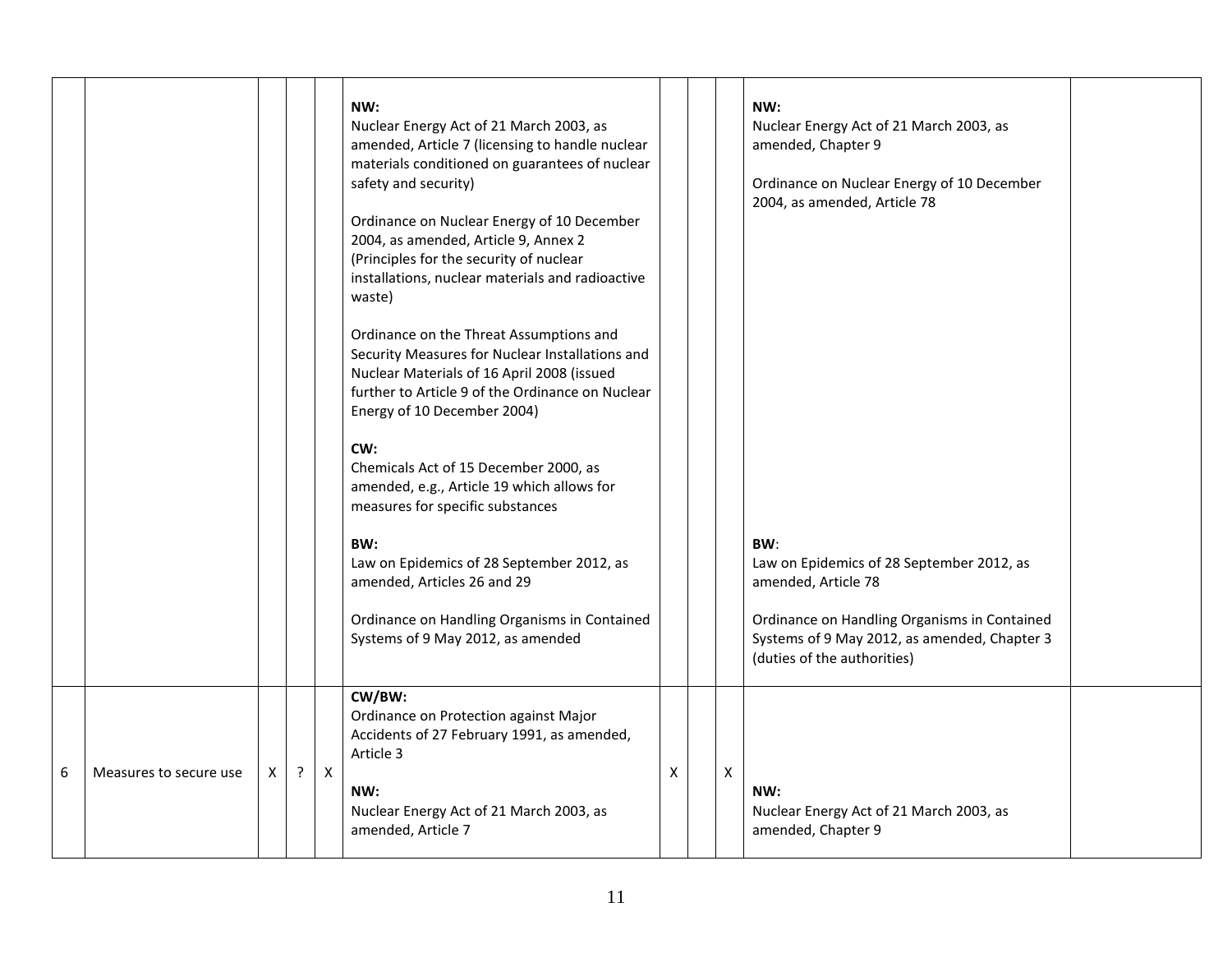|                |                    |   |   |              | Ordinance on Nuclear Energy of 10 December<br>2004, as amended, Article 9, Annex 2                                               |   |   |   | Ordinance on Nuclear Energy of 10 December<br>2004, as amended, Article 78                                                  |  |
|----------------|--------------------|---|---|--------------|----------------------------------------------------------------------------------------------------------------------------------|---|---|---|-----------------------------------------------------------------------------------------------------------------------------|--|
|                |                    |   |   |              |                                                                                                                                  |   |   |   |                                                                                                                             |  |
|                |                    |   |   |              | Ordinance on the Threat Assumptions and<br>Security Measures for Nuclear Installations and                                       |   |   |   |                                                                                                                             |  |
|                |                    |   |   |              | Nuclear Materials of 16 April 2008                                                                                               |   |   |   |                                                                                                                             |  |
|                |                    |   |   |              | CW:<br>Chemicals Act of 15 December 2000, as<br>amended, e.g., Article 19                                                        |   |   |   |                                                                                                                             |  |
|                |                    |   |   |              | BW:                                                                                                                              |   |   |   | BW:                                                                                                                         |  |
|                |                    |   |   |              | Law on Epidemics of 28 September 2012, as<br>amended, Articles 26 and 29                                                         |   |   |   | Law on Epidemics of 28 September 2012, as<br>amended, Article 78                                                            |  |
|                |                    |   |   |              | Ordinance on Handling Organisms in Contained<br>Systems of 9 May 2012, as amended                                                |   |   |   | Ordinance on Handling Organisms in Contained<br>Systems of 9 May 2012, as amended, Chapter 3<br>(duties of the authorities) |  |
|                |                    |   |   |              | CW/BW:<br>Ordinance on Protection against Major<br>Accidents of 27 February 1991, as amended,<br>Article 3                       |   |   |   |                                                                                                                             |  |
|                |                    |   |   |              | NW:<br>Nuclear Energy Act of 21 March 2003, as<br>amended, Article 7                                                             |   |   |   | NW:<br>Nuclear Energy Act of 21 March 2003, as<br>amended, Chapter 9                                                        |  |
|                | Measures to secure |   |   |              | Ordinance on Nuclear Energy of 10 December<br>2004, as amended, Article 9, Annex 2                                               |   |   |   | Ordinance on Nuclear Energy of 10 December<br>2004, as amended, Article 78                                                  |  |
| $\overline{7}$ | storage            | X | X | $\mathsf{X}$ | Ordinance on the Threat Assumptions and<br>Security Measures for Nuclear Installations and<br>Nuclear Materials of 16 April 2008 | X | X | X |                                                                                                                             |  |
|                |                    |   |   |              | CW:                                                                                                                              |   |   |   | CW:                                                                                                                         |  |
|                |                    |   |   |              | Chemicals Act of 15 December 2000, as<br>amended, Article 21                                                                     |   |   |   | Chemicals Act of 15 December 2000, as<br>amended, Chapter 7                                                                 |  |
|                |                    |   |   |              |                                                                                                                                  |   |   |   |                                                                                                                             |  |
|                |                    |   |   |              | BW:<br>Law on Epidemics of 28 September 2012, as                                                                                 |   |   |   | BW:<br>Law on Epidemics of 28 September 2012, as                                                                            |  |
|                |                    |   |   |              | amended, Articles 26 and 29                                                                                                      |   |   |   | amended, Article 78                                                                                                         |  |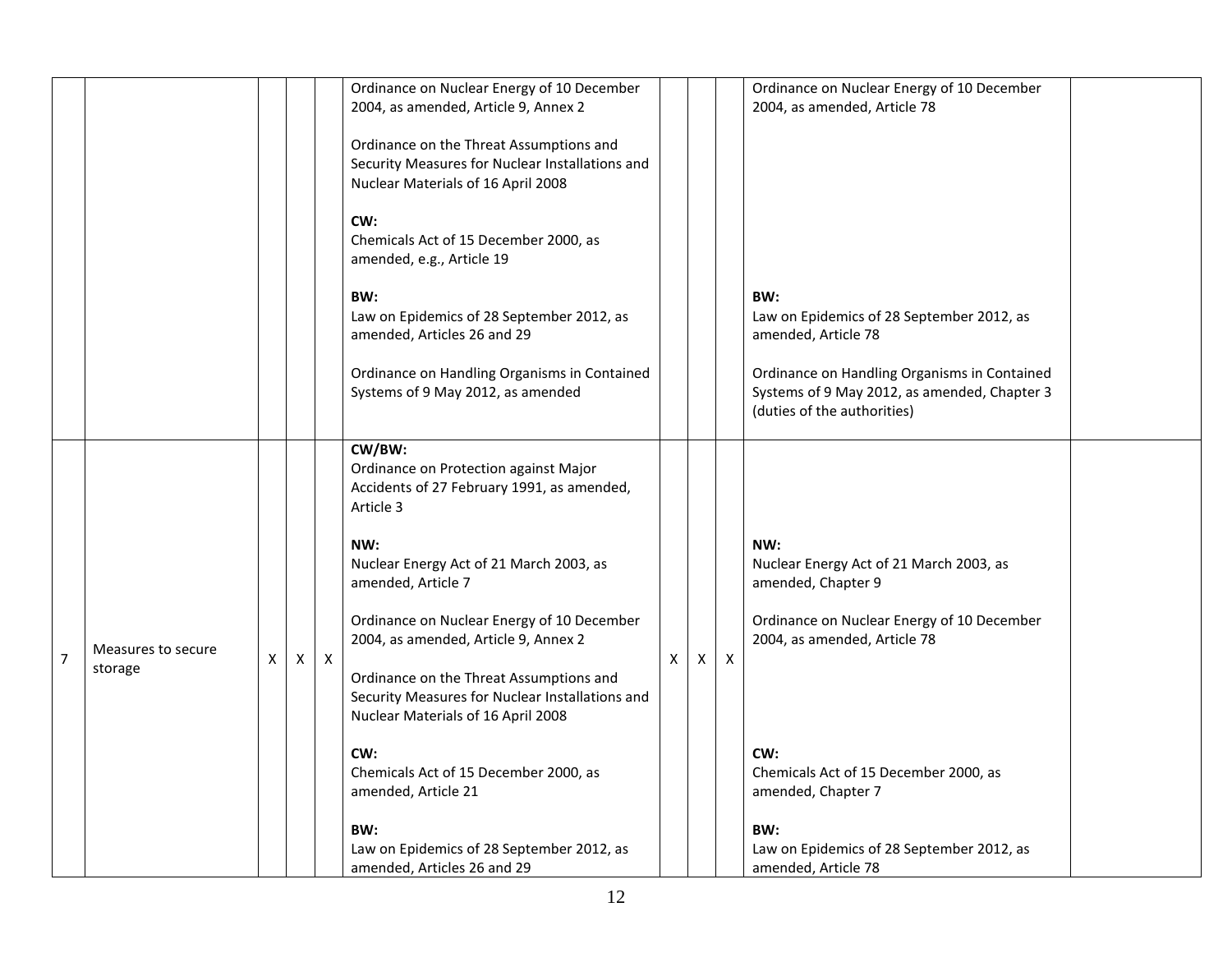|   |                                 |   |   |   | Ordinance on Handling Organisms in Contained<br>Systems of 9 May 2012<br>Chemicals Act of 15 December 2000, as<br>amended, Article 21 (storage of dangerous<br>substances)                                                                                                                                                                                                                                                                                                                                                                                                                                                                                                                                                                                                                                             |   |   |   | Chemicals Act of 15 December 2000, as<br>amended, Chapter 7                                                                                                                                                                                                                                              |  |
|---|---------------------------------|---|---|---|------------------------------------------------------------------------------------------------------------------------------------------------------------------------------------------------------------------------------------------------------------------------------------------------------------------------------------------------------------------------------------------------------------------------------------------------------------------------------------------------------------------------------------------------------------------------------------------------------------------------------------------------------------------------------------------------------------------------------------------------------------------------------------------------------------------------|---|---|---|----------------------------------------------------------------------------------------------------------------------------------------------------------------------------------------------------------------------------------------------------------------------------------------------------------|--|
| 8 | Measures to secure<br>transport | X | X | X | NW/CW/BW:<br>Ordinance on the Transport of Dangerous<br>Goods by Road (SDR) of 29 November 2002, as<br>amended, in connection with the Agreement<br>concerning the international carriage of<br>dangerous goods by road (ADR) (covers<br>security of road transport of toxic, infectious<br>and radioactive substances)<br>Ordinance on the Transport of Dangerous<br>Goods by Rail and Cableway Installations (RSD)<br>of 31 October 2012, as amended, in connection<br>with the Regulations concerning the<br>international carriage of dangerous goods by<br>rail (RID) (covers security of rail transport of<br>toxic, infectious and radioactive substances)<br>Air Transport Ordinance, Article 16<br>CW/BW:<br>Ordinance on Protection against Major<br>Accidents of 27 February 1991, as amended,<br>Article 3 | X | X | X | NW/CW/BW:<br>Ordinance on the Transport of Dangerous Goods<br>by Road of 29 November 2002, as amended,<br>Section 3 (penal provisions)<br>Ordinance on the Transport of Dangerous Goods<br>by Rail and Cableway Installations of 31 October<br>2012, as amended, Articles 8, 9, 10 (penal<br>provisions) |  |
|   |                                 |   |   |   | NW:<br>Nuclear Energy Act of 21 March 2003, as<br>amended, Article 7<br>Ordinance on Nuclear Energy of 10 December<br>2004, as amended, Article 9, Annex 2<br>Ordinance on the Threat Assumptions and                                                                                                                                                                                                                                                                                                                                                                                                                                                                                                                                                                                                                  |   |   |   | NW:<br>Nuclear Energy Act of 21 March 2003, as<br>amended, Chapter 9<br>Ordinance on Nuclear Energy of 10 December<br>2004, as amended, Article 78                                                                                                                                                       |  |
|   |                                 |   |   |   | Security Measures for Nuclear Installations and<br>Nuclear Materials of 16 April 2008                                                                                                                                                                                                                                                                                                                                                                                                                                                                                                                                                                                                                                                                                                                                  |   |   |   |                                                                                                                                                                                                                                                                                                          |  |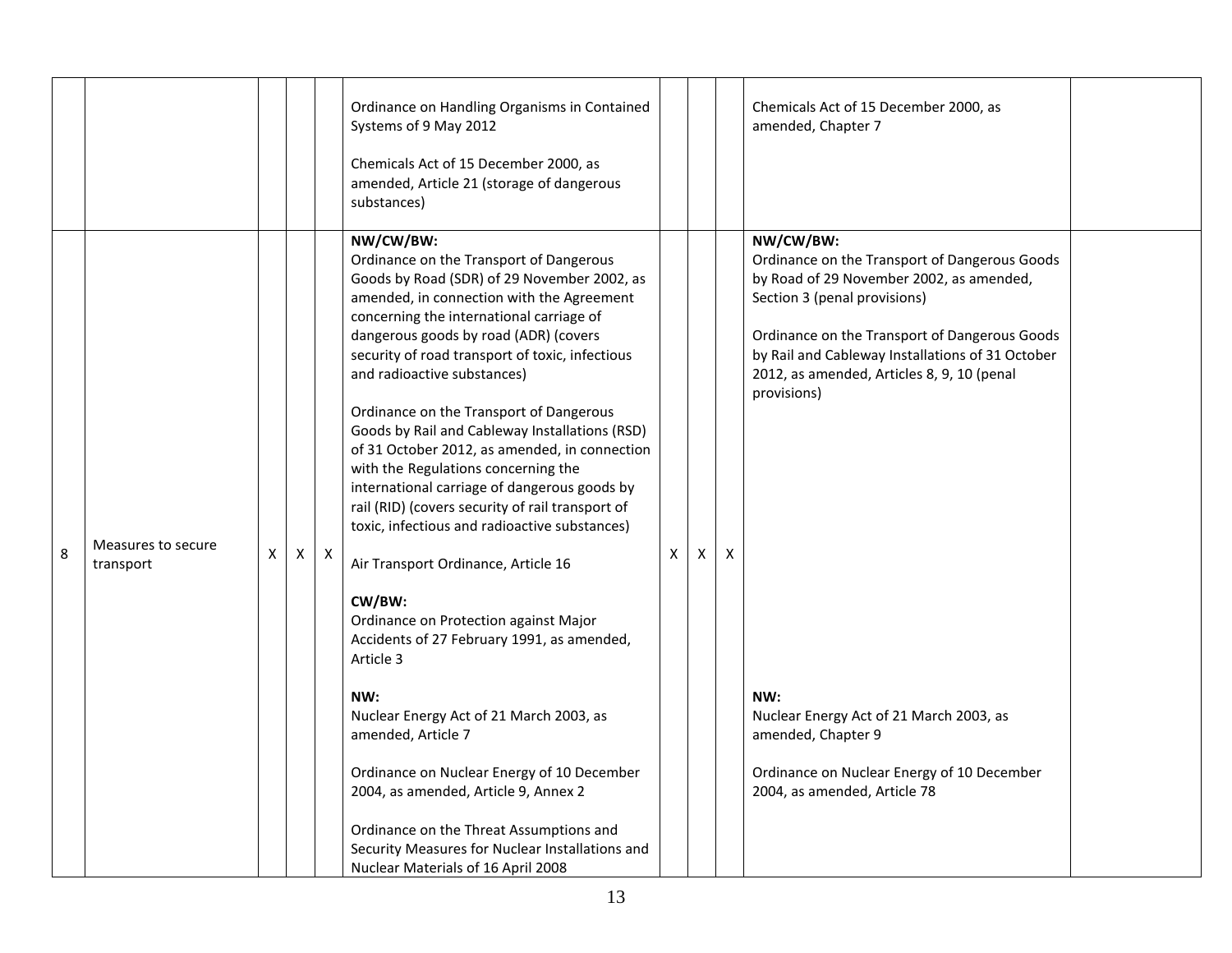|   |                                 |   |              |   | BW:<br>Law on Epidemics of 28 September 2012, as<br>amended, Article 45<br>Ordinance on the Handling of Organisms in the<br>Environment of 10 September 2008<br>Ordinance on Handling Organisms in Contained<br>Systems of 9 May 2012, Articles 4, 15 and 25                                                                                                                                                                                                                                                                                                       |              |   |   | BW:<br>Law on Epidemics of 28 September 2012, as<br>amended, Article 83(m) |  |
|---|---------------------------------|---|--------------|---|--------------------------------------------------------------------------------------------------------------------------------------------------------------------------------------------------------------------------------------------------------------------------------------------------------------------------------------------------------------------------------------------------------------------------------------------------------------------------------------------------------------------------------------------------------------------|--------------|---|---|----------------------------------------------------------------------------|--|
| 9 | Physical protection<br>measures | X | $\mathsf{X}$ | X | CW/BW:<br>Ordinance on Protection against Major<br>Accidents of 27 February 1991, as amended,<br>Article 3<br>NW:<br>Nuclear Energy Act of 21 March 2003, as<br>amended, Articles 5 (protective measures), 23<br>(security guards for nuclear installations)<br>Ordinance on Nuclear Energy of 10 December<br>2004, as amended, Article 9, Annex 2<br>Ordinance on the Threat Assumptions and<br>Security Measures for Nuclear Installations and<br>Nuclear Materials of 16 April 2008<br>Ordinance on Security Guards for Nuclear<br>Installations of 9 June 2006 | $\mathsf{X}$ | X | X | NW:<br>Nuclear Energy Act of 21 March 2003, as<br>amended, Chapter 9       |  |
|   |                                 |   |              |   | CW:<br>Chemicals Act of 15 December 2000, as<br>amended, Article 21 (secure storage of<br>dangerous substances)                                                                                                                                                                                                                                                                                                                                                                                                                                                    |              |   |   | CW:<br>Chemicals Act of 15 December 2000, as<br>amended, Chapter 7         |  |
|   |                                 |   |              |   | BW:<br>Law on Epidemics of 28 September 2012, as<br>amended, Articles 26 and 29                                                                                                                                                                                                                                                                                                                                                                                                                                                                                    |              |   |   | BW:<br>Law on Epidemics of 28 September 2012, as<br>amended, Article 78    |  |
|   |                                 |   |              |   | Ordinance on Handling Organisms in Contained<br>Systems of 9 May 2012, as amended                                                                                                                                                                                                                                                                                                                                                                                                                                                                                  |              |   |   | Ordinance on Handling Organisms in Contained                               |  |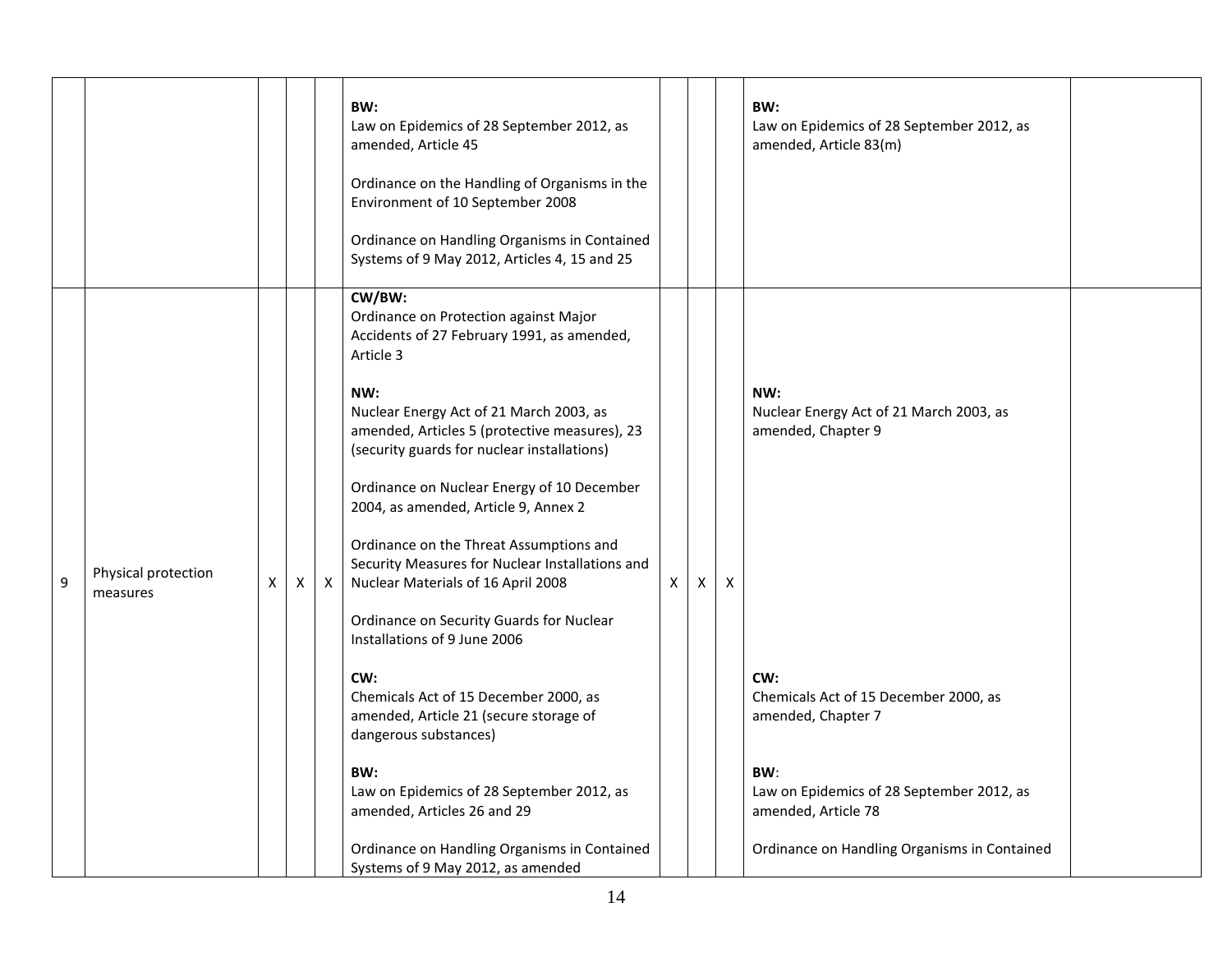|    |                              |   |          |              |                                                                                                                                                                                                                                                                                                                                                                                                                                                                                                                                                                                                                                                                                                                                                         |   |   | Systems of 9 May 2012, Chapter 3 (duties of the<br>authorities)                                                                                                                     |  |
|----|------------------------------|---|----------|--------------|---------------------------------------------------------------------------------------------------------------------------------------------------------------------------------------------------------------------------------------------------------------------------------------------------------------------------------------------------------------------------------------------------------------------------------------------------------------------------------------------------------------------------------------------------------------------------------------------------------------------------------------------------------------------------------------------------------------------------------------------------------|---|---|-------------------------------------------------------------------------------------------------------------------------------------------------------------------------------------|--|
| 10 | <b>Personnel Reliability</b> | X | $\times$ | $\mathsf{X}$ | NW/CW/BW:<br>Ordinance on Security Checks of Persons of 4<br>March 2011 (PSPV/OCSP)<br>NW:<br>Nuclear Energy Act of 21 March 2003, as<br>amended, Article 24 (reliability assessments)<br>Ordinance on Security Background Checks in<br>the Area of Nuclear Installations of 9 June<br>2006, as amended (PSPVK/OCSPN)<br>BW:<br>Ordinance on Handling Organisms in Contained<br>Systems of 9 May 2012, as amended, Annex 4,<br>Section 1(c) (Use of at least one person to<br>monitor biosafety and to prevent misuse of<br>organisms) and (k) (appropriate measures to<br>minimise the previously identified risk of<br>misuse of the organisms, such as restricting<br>access to premises and recording persons with<br>access to the organisms used) | x | X | NW:<br>Nuclear Energy Act of 21 March 2003, as<br>amended, Article 24 (Federal Council)<br>BW:<br>Ordinance on Handling Organisms in Contained<br>Systems of 9 May 2012, as amended |  |

2. Related materials: materials, equipment and technology covered by relevant multilateral treaties and arrangements, or included on national control lists, which could be used for the design, development, production or use of nuclear, chemical and biological weapons and their means of delivery.

\* Information required in this section may also be available in the State's Confidence Building Measures report, if submitted to the BWC Implementation Support Unit (online at: [http://www.unog.ch/80256EE600585943/\(httpPages\)/4FA4DA37A55C7966C12575780055D9E8?OpenDocument\)](http://www.unog.ch/80256EE600585943/(httpPages)/4FA4DA37A55C7966C12575780055D9E8?OpenDocument)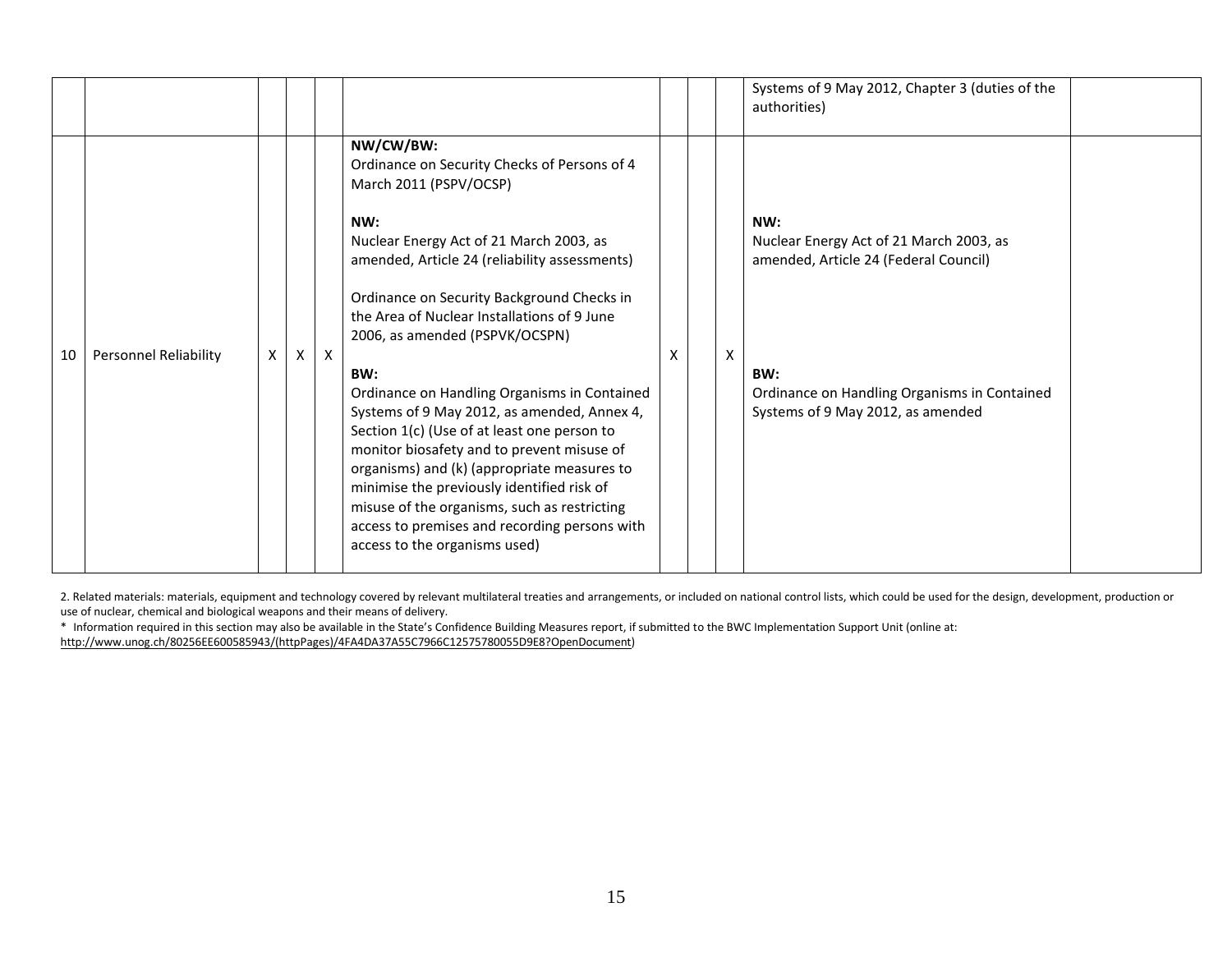#### **IV. OP 3 (a) and (b) - Account for/Secure/Physically protect NW including Related Materials (NW specific)**

|   | <b>Measures to establish</b><br>domestic controls to prevent<br>the proliferation of NW, and<br>their means of delivery;<br>controls over related<br>materials | <b>Source document</b>                                                                                                                                                                                                                                                                                                                                                                                                                                                                                                                        |  |  |  |  |  |  |
|---|----------------------------------------------------------------------------------------------------------------------------------------------------------------|-----------------------------------------------------------------------------------------------------------------------------------------------------------------------------------------------------------------------------------------------------------------------------------------------------------------------------------------------------------------------------------------------------------------------------------------------------------------------------------------------------------------------------------------------|--|--|--|--|--|--|
| 1 | National regulatory<br>authority                                                                                                                               | Nuclear Energy Act of 21 March 2003, as amended, Article 70 (Swiss Federal Nuclear Safety Inspectorate (ENSI) (for safety<br>and security) and others as nominated by the Federal Council)<br>Ordinance on Nuclear Energy of 10 December 2004, as amended, Article 6:<br>ENSI for safety and security, Swiss Federal Office of Energy (SFOE) all other aspects of the Nuclear Energy Act<br>Ordinance on Safeguards of 21 March 2012 as amended, Article 4:<br>SFOE as State System for Accounting for and Control of nuclear material (SSAC) |  |  |  |  |  |  |
| 2 | Licensing of nuclear<br>installations/entities/<br>use of materials                                                                                            | Nuclear Energy Act of 21 March 2003, as amended, Chapter 3 (nuclear goods), Chapter 4 (nuclear installations)<br>Ordinance on Nuclear Energy of 10 December 2004, as amended, Chapter 3 (nuclear goods), Chapter 4 (nuclear<br>installations)                                                                                                                                                                                                                                                                                                 |  |  |  |  |  |  |
| 3 | <b>IAEA Safeguards</b><br>Agreements                                                                                                                           | Safeguards Agreement (INFCIRC 264), in force 6 September 1978<br>Additional Protocol, in force 1 February 2005<br>Ordinance on Safeguards of 21 March 2012                                                                                                                                                                                                                                                                                                                                                                                    |  |  |  |  |  |  |
| 4 | <b>IAEA Code of Conduct</b><br>on Safety and Security<br>of Radioactive Sources                                                                                | Notification pursuant to GC (47)/RES/7.B<br>On requirements for handling and transport of radioactive sources, see:<br>Radiological Protection Act, as amended, of 22 March 1991<br>Radiological Protection Ordinance of 26 April 2017                                                                                                                                                                                                                                                                                                        |  |  |  |  |  |  |
| 5 | Supplementary<br>Guidance on the Import<br>and Export of<br>Radioactive Sources of<br>the Code of Conduct on                                                   | Notification pursuant to GC (48)/RES/10.D; contact point designated; response to questionnaire                                                                                                                                                                                                                                                                                                                                                                                                                                                |  |  |  |  |  |  |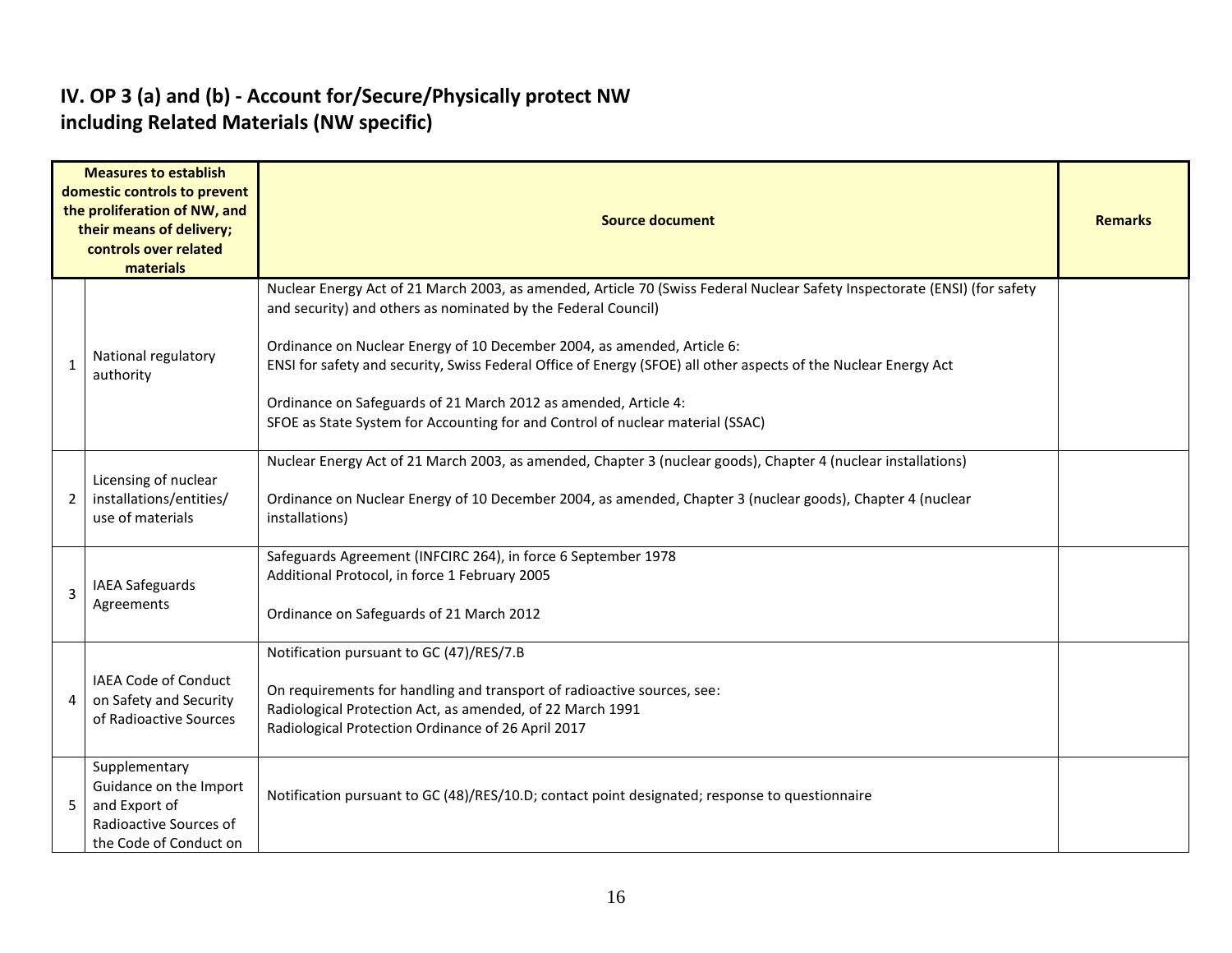|                | the Safety and Security<br>of Radioactive Sources                                                                                                     |                                                                                                                                                                                                                                                                                                                                                                                                                                                                                                                                |  |
|----------------|-------------------------------------------------------------------------------------------------------------------------------------------------------|--------------------------------------------------------------------------------------------------------------------------------------------------------------------------------------------------------------------------------------------------------------------------------------------------------------------------------------------------------------------------------------------------------------------------------------------------------------------------------------------------------------------------------|--|
| 6              | <b>IAEA Incident and</b><br><b>Trafficking Database</b>                                                                                               | Participates in the ITDB                                                                                                                                                                                                                                                                                                                                                                                                                                                                                                       |  |
| $\overline{7}$ | <b>Integrated Nuclear</b><br><b>Security Support Plan</b><br>(INSSP) / International<br><b>Physical Protection</b><br><b>Advisory Service (IPPAS)</b> | IPPAS mission (2 <sup>nd</sup> ) 28 May 2018                                                                                                                                                                                                                                                                                                                                                                                                                                                                                   |  |
| 8              | Applying the physical<br>protection<br>recommendations in<br>INFCIRC/225/Rev.5                                                                        | Nuclear Energy Act of 21 March 2003, as amended<br>Nuclear Energy Ordinance of 10 December 2004, as amended<br>Ordinance Concerning the Carriage of Dangerous Goods by Road of 29 November 2002, as amended                                                                                                                                                                                                                                                                                                                    |  |
| 9              | <b>Other Agreements</b><br>related to IAEA                                                                                                            | Convention on Early Notification of a Nuclear Accident (deposit 31 May 1988)<br>Convention on Assistance in the Case of a Nuclear Accident or Radiological Emergency (deposit 31 May 1988)<br>Joint Protocol Relating to the Application of the Vienna Convention and the Paris Convention (signature 21 September<br>1988)<br>Convention on Nuclear Safety (deposit 12 September 1996)<br>Joint Convention on the Safety of Spent Fuel Management and on the Safety of Radioactive Waste Management (deposit 5<br>April 2000) |  |
| 10             | National legislation and<br>regulations related to<br>nuclear material<br>including CPPNM                                                             | Nuclear Energy Act of 21 March 2003, as amended<br>Ordinance on Nuclear Energy of 10 December 2004, as amended<br>Ordinance on Safeguards of 21 March 2012, as amended<br>Ordinance on the Threat Assumptions and Security Measures for Nuclear Installations and Nuclear Materials of 16 April<br>2008                                                                                                                                                                                                                        |  |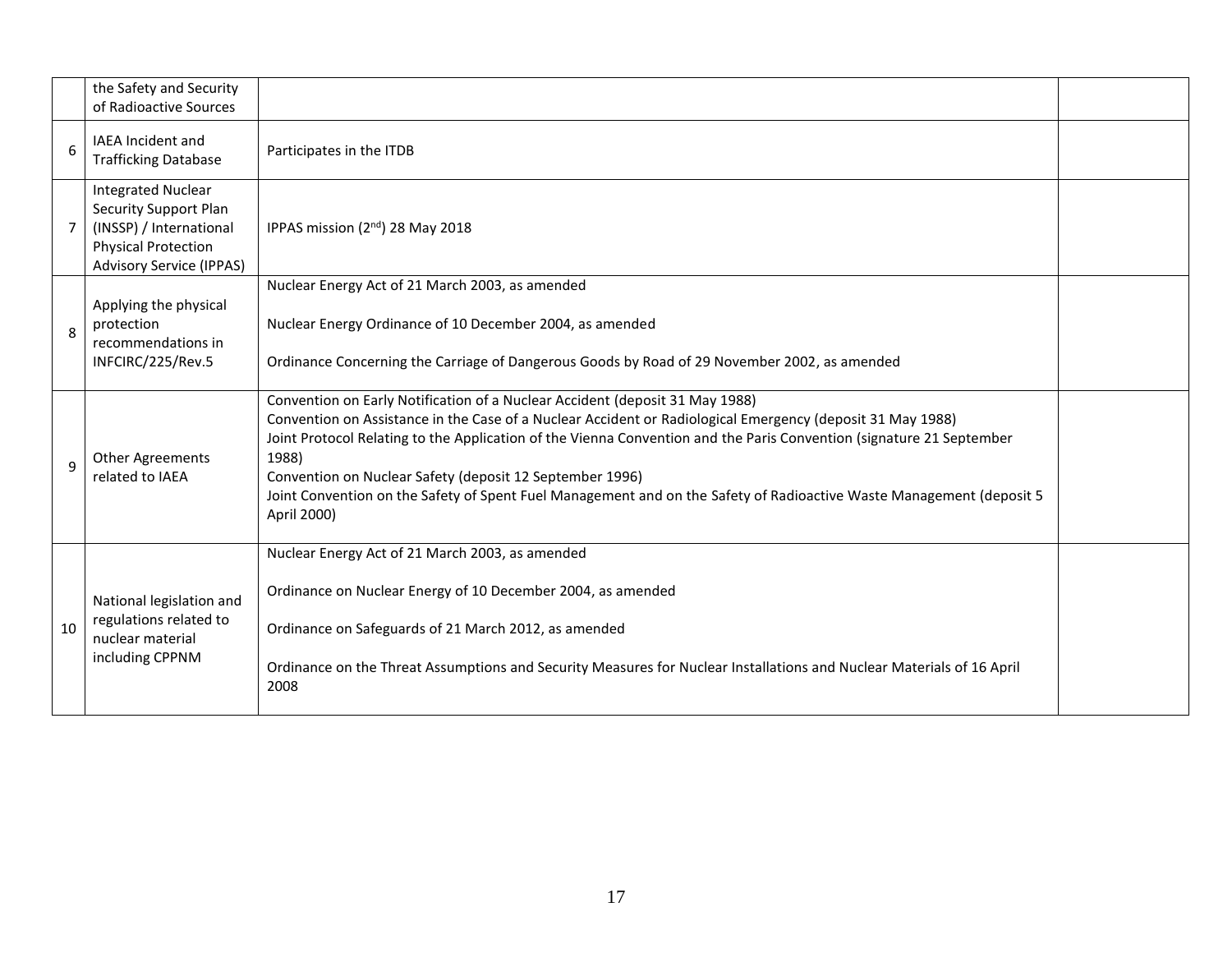## **V. OP 3 (a) and (b) - Account for/Secure/Physically protect CW including Related Materials (CW specific)**

|   | <b>Measures to establish</b><br>domestic controls to prevent<br>the proliferation of CW, and<br>their means of delivery;<br>controls over related<br>materials | Source document                                                                                                                                                                                                                                                                                                                                                                                                                                                                                                                                                              |  |  |  |  |  |  |
|---|----------------------------------------------------------------------------------------------------------------------------------------------------------------|------------------------------------------------------------------------------------------------------------------------------------------------------------------------------------------------------------------------------------------------------------------------------------------------------------------------------------------------------------------------------------------------------------------------------------------------------------------------------------------------------------------------------------------------------------------------------|--|--|--|--|--|--|
| 1 | National CWC authority                                                                                                                                         | Ordinance on the Control of Chemicals Usable for Civil and Military Applications of 21 August 2013, as amended, Article 6:<br>The Swiss "National Authority CWC", chaired by the Security Policy Division within the Federal Department for Foreign<br>Affairs (FDFA) and complemented by the State Secretariat for Economic Affairs (SECO) within the Federal Department of<br>Economic Affairs, Education and Research (DEAER); International Relations Defence (IR D) and Spiez Laboratory within the<br>Federal Department of Defence, Civil Protection and Sport (DDPS) |  |  |  |  |  |  |
|   | Licensing/registration of<br>installations/facilities/<br>persons/entities/use/<br>handling of related<br>materials                                            | Ordinance on the Control of Chemicals Usable for Civil and Military Applications of 21 August 2013, as amended, Chapters 4<br>(permits), 5 (declarations), Article 41 (penal provision)                                                                                                                                                                                                                                                                                                                                                                                      |  |  |  |  |  |  |
|   | Old or abandoned<br>chemical weapons                                                                                                                           |                                                                                                                                                                                                                                                                                                                                                                                                                                                                                                                                                                              |  |  |  |  |  |  |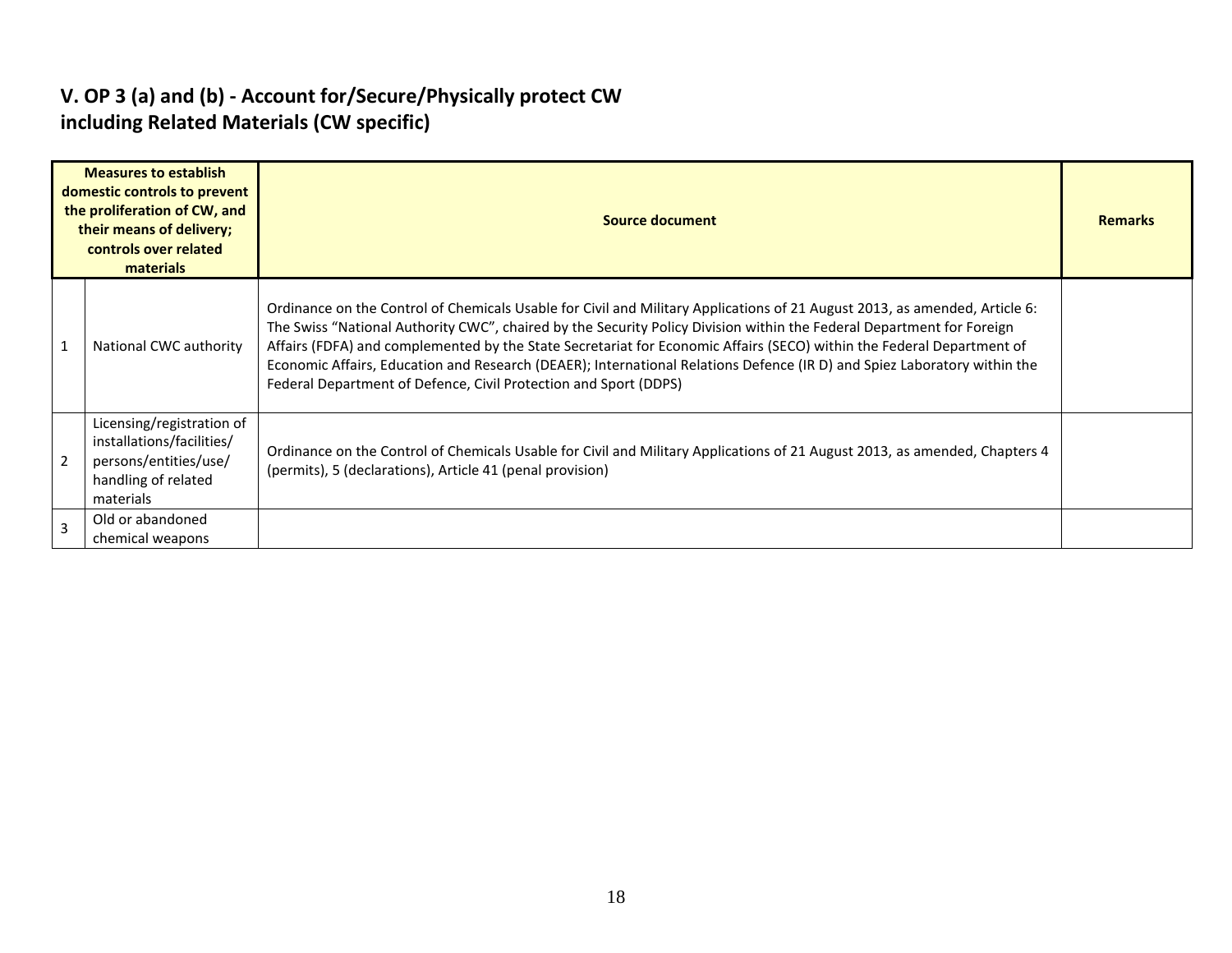#### **VI. OP 3 (a) and (b) - Account for/Secure/Physically protect BW including Related Materials (BW specific)**

| <b>Measures to establish</b><br>domestic controls to prevent<br>the proliferation of BW, their<br>means of delivery; controls<br>over related materials | Source document                                                                                                                                                                                                                                                                                                                                                                                                                                                                                                                                                                                                                                         |  |  |  |  |  |  |  |
|---------------------------------------------------------------------------------------------------------------------------------------------------------|---------------------------------------------------------------------------------------------------------------------------------------------------------------------------------------------------------------------------------------------------------------------------------------------------------------------------------------------------------------------------------------------------------------------------------------------------------------------------------------------------------------------------------------------------------------------------------------------------------------------------------------------------------|--|--|--|--|--|--|--|
| Licensing/registration of<br>installations/facilities/<br>persons/entities/use/<br>handling of materials                                                | Ordinance on Handling Organisms in Contained Systems of 9 May 2012, Articles 10 and 11<br>Law on Epidemics of 28 September 2012, as amended, Article 26 (authorisation for confined use of pathogenic agents which<br>includes production, use, storage and transport)<br>Chemicals Act of 15 December 2000, as amended, Articles 10 (authorisation for use of a biocidal product which is defined as<br>an active substance which in turn is defined as substances and microorganisms), 11 (authorisation for use of a plant<br>protection products which is defined as an active substance which is in turn defined as substances and microorganisms) |  |  |  |  |  |  |  |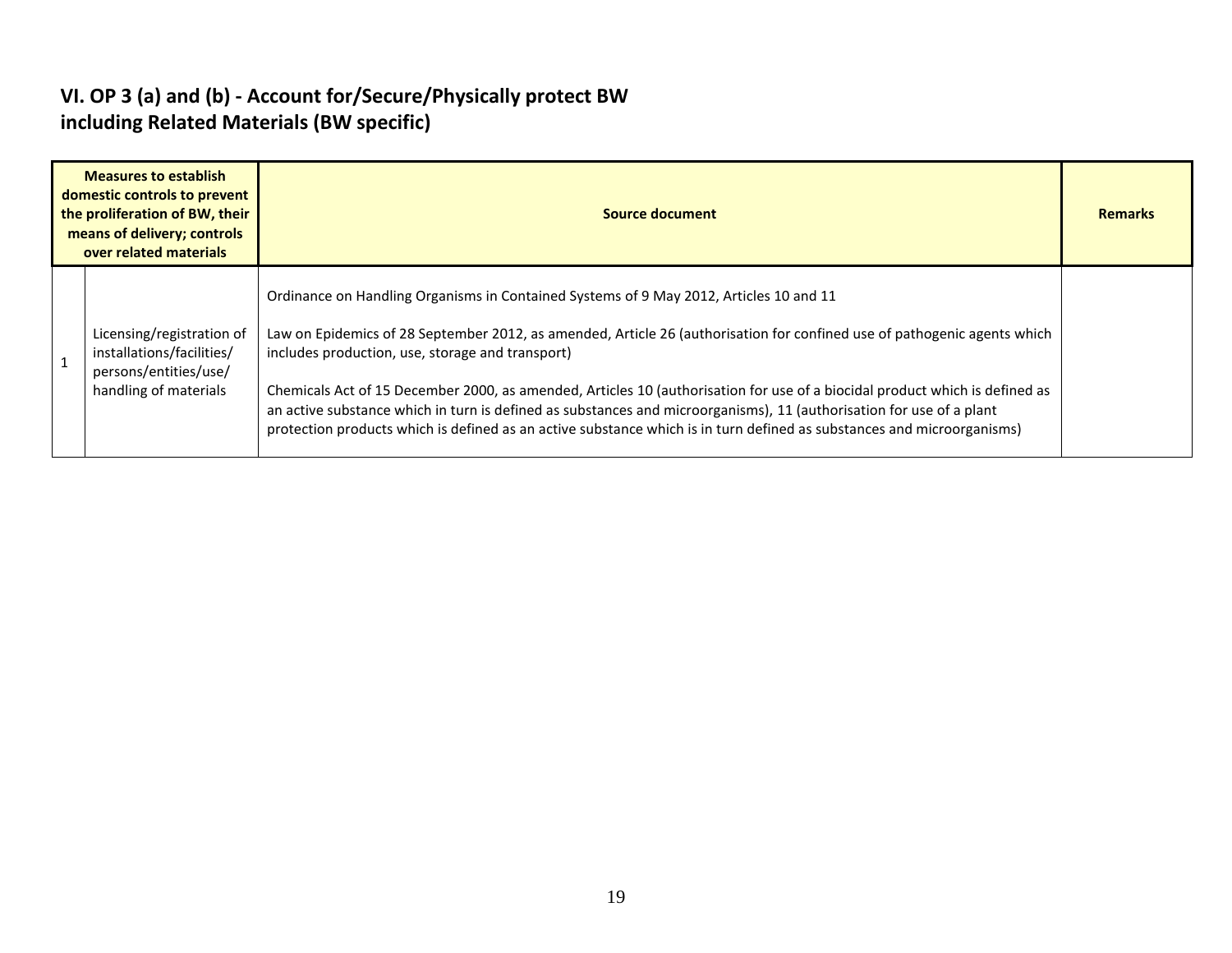#### **VII. OP 3 (c) and (d) and related matters from OP 6 - Controls of NW, CW and BW, including Related Materials**

|                | <b>Border controls and export</b><br>and trans-shipment controls<br>to prevent the proliferation<br>of nuclear, chemical and<br>biological weapons and their<br>means of delivery including<br>related materials |              | <b>National legal framework</b>                                                                                                                                     |              |                                                                                                                                                                                                                                                                                                                                                                                                                                                                     |                |   |              | <b>Enforcement and civil/criminal penalties</b>                                                                                                                                                                                                                                                                                                                                                                                                                                                                                                                                                                                    |  |  |  |  |  |
|----------------|------------------------------------------------------------------------------------------------------------------------------------------------------------------------------------------------------------------|--------------|---------------------------------------------------------------------------------------------------------------------------------------------------------------------|--------------|---------------------------------------------------------------------------------------------------------------------------------------------------------------------------------------------------------------------------------------------------------------------------------------------------------------------------------------------------------------------------------------------------------------------------------------------------------------------|----------------|---|--------------|------------------------------------------------------------------------------------------------------------------------------------------------------------------------------------------------------------------------------------------------------------------------------------------------------------------------------------------------------------------------------------------------------------------------------------------------------------------------------------------------------------------------------------------------------------------------------------------------------------------------------------|--|--|--|--|--|
|                |                                                                                                                                                                                                                  |              | $X$ /?<br>$X$ /?<br><b>Source document</b><br><b>Source document</b><br>B<br>B.<br>$\mathbf N$<br>$\mathbf{C}$<br>N<br>C<br>W<br>W<br>W<br>W<br>W<br>$\overline{w}$ |              |                                                                                                                                                                                                                                                                                                                                                                                                                                                                     | <b>Remarks</b> |   |              |                                                                                                                                                                                                                                                                                                                                                                                                                                                                                                                                                                                                                                    |  |  |  |  |  |
| $\mathbf{1}$   | Border control to<br>detect, deter, prevent<br>and combat illicit<br>trafficking                                                                                                                                 | X            | $\mathsf{X}$                                                                                                                                                        | $\mathsf{X}$ | NW/CW/BW:<br>Law on Customs of 18 March 2005, as<br>amended, Chapter 1 (oversight of circulation of<br>goods)<br>Goods Control Act of 13 December 1996, as<br>amended, Article 11 (border control<br>responsibility of customs authorities)<br>Ordinance on the Export, Import and Transit of<br>Dual Use Goods, Specific Military Goods and<br>Strategic Goods of 3 June 2016, as amended,<br>Article 26 (border control responsibility of<br>customs authorities) | $\mathsf{x}$   | X | $\mathsf{X}$ | NW/CW/BW:<br>Law on Customs of 18 March 2005, as<br>amended, Articles 117, 120 (penalties for<br>prohibited traffic), Title 5 (customs<br>administration)<br>Customs Ordinance of 1 November 2006, as<br>amended, Title 4 (Federal Customs<br>Administration)<br><b>Customs Ordinance of the Swiss Customs</b><br>Administration of 4 April 2007, as amended<br>Goods Control Act of 13 December 1996, as<br>amended, Article 11, Section 5 (criminal<br>provisions)<br>Ordinance on the Export, Import and Transit of<br>Dual Use Goods, Specific Military Goods and<br>Strategic Goods of 3 June 2016, as amended,<br>Article 26 |  |  |  |  |  |
| $\overline{2}$ | Law enforcement to<br>detect, deter, prevent<br>and combat illicit<br>trafficking                                                                                                                                | $\mathsf{X}$ | X                                                                                                                                                                   | X            | NW/CW/BW:<br>Law on Customs of 18 March 2005, as<br>amended, Chapter 1 (oversight of circulation of<br>goods)                                                                                                                                                                                                                                                                                                                                                       | X              | Χ | $\mathsf{X}$ | NW/CW/BW:<br>Law on Customs of 18 March 2005, as<br>amended, Title 5 (customs administration)<br>Customs Ordinance of 1 November 2006, as<br>amended, Title 4 (Federal Customs<br>Administration)                                                                                                                                                                                                                                                                                                                                                                                                                                  |  |  |  |  |  |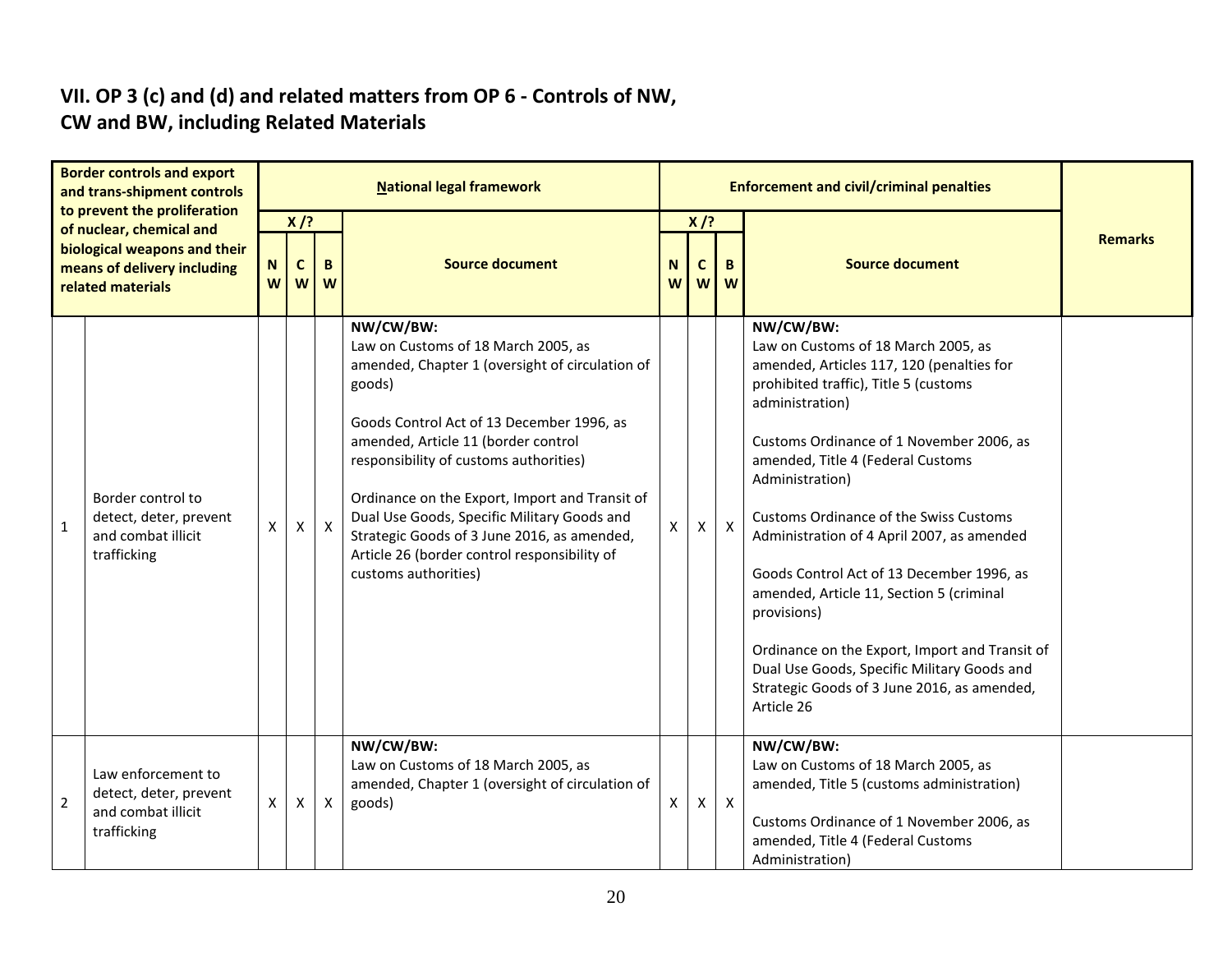|   |                                        |   |                |              |                                                                                                                                                                                                                                                                                                                                                                                                                                                                       |   |   |              | Customs Ordinance of the Swiss Customs<br>Administration of 4 April 2007, as amended                                                                                                                                                                                    |  |
|---|----------------------------------------|---|----------------|--------------|-----------------------------------------------------------------------------------------------------------------------------------------------------------------------------------------------------------------------------------------------------------------------------------------------------------------------------------------------------------------------------------------------------------------------------------------------------------------------|---|---|--------------|-------------------------------------------------------------------------------------------------------------------------------------------------------------------------------------------------------------------------------------------------------------------------|--|
| 3 | Border control detection<br>measures   | X | $\pmb{\times}$ | $\mathsf{X}$ | NW/CW/BW:<br>Customs Act of 18 March 2005, as amended,<br>Title 6 (data protection and administrative<br>assistance)<br>Customs Ordinance of 1 November 2006, as<br>amended, Section 11 (passenger and goods<br>lists)                                                                                                                                                                                                                                                | X | X | $\mathsf{X}$ | NW/CW/BW:<br><b>Customs Administration uses an Advanced</b><br>Cargo Information System for risk assessment,<br>pre-screening and preliminary criminal<br>investigations<br><b>Customs Ordinance of the Swiss Customs</b><br>Administration of 4 April 2007, as amended |  |
| 4 | Control of brokering                   | X | Χ              | $\mathsf{X}$ | NW/CW/BW:<br>Federal Act on War Material of 13 December<br>1996, as amended, Article 7 (prohibition to<br>broker nuclear, chemical and biological<br>weapons)<br>Goods Control Act of 13 December 1996, as<br>amended, Articles 3e, 4, 5 (legal basis for<br>additional brokering controls)<br>Ordinance on the Export, Import and Transit of<br>Dual Use Goods, Specific Military Goods and<br>Strategic Goods of 3 June 2016, as amended,<br>Article 25 (brokering) | X | X | $\mathsf{X}$ | NW/CW/BW:<br>Federal Act on War Material of 13 December<br>1996, as amended, Article 34 (criminal penalty<br>for brokering NBC weapons)<br>Goods Control Act of 13 December 1996, as<br>amended, Article 14 (criminal penalty in<br>relation to brokering)              |  |
| 5 | Export control<br>legislation in place | X | Χ              | $\mathsf{X}$ | NW/CW/BW:<br>Federal Act on War Material of 13 December<br>1996, as amended, Article 7 (prohibition on<br>export of nuclear, chemical and biological<br>weapons)<br>Goods Control Act of 13 December 1996, as<br>amended<br>Ordinance on the Export, Import and Transit of<br>Dual Use Goods, Specific Military Goods and<br>Strategic Goods of 3 June 2016, as amended,<br>Chapter 2 (exports)                                                                       | X | X | $\mathsf{X}$ | NW/CW/BW:<br>Federal Act on War Material of 13 December<br>1996, as amended, Article 34<br>Goods Control Act of 13 December 1996, as<br>amended, Section 5                                                                                                              |  |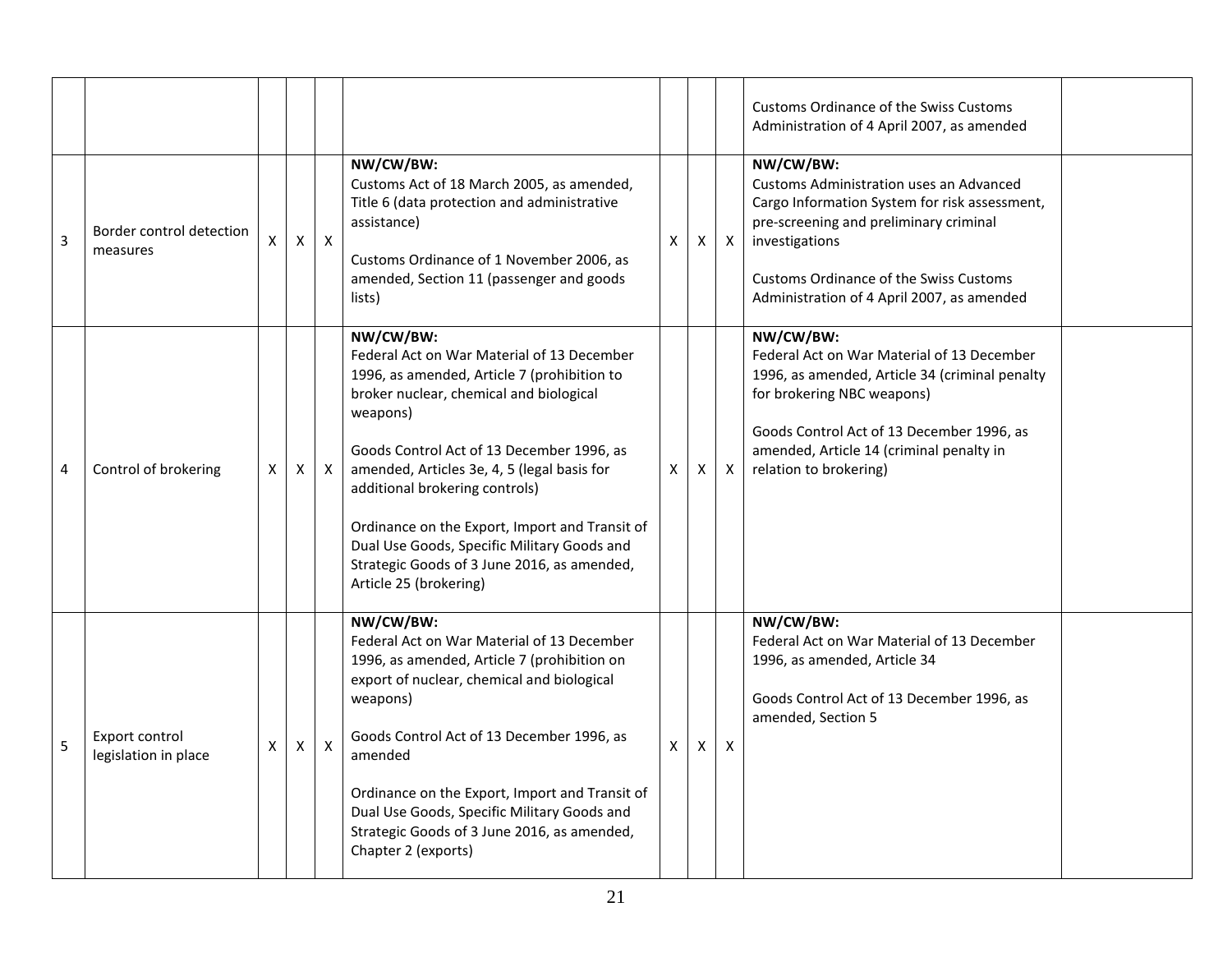|   |                                       |   |    |              | CW/BW:<br>Chemicals Law of 15 December 2000, as<br>amended, Article 19(d) (special conditions to<br>exports)<br>NW:<br>Nuclear Energy Act of 21 March 2003, as<br>amended, Articles 6 and 7 (licensing for<br>handling of nuclear material; handling is<br>defined to include export)<br>Ordinance on Nuclear Energy of 10 December<br>2004, as amended, Article 14 (licence<br>procedure for the export and mediation of<br>nuclear materials and technology relating to<br>nuclear materials)<br>CW:<br>Ordinance on the Control of Chemicals Usable<br>for Civil and Military Applications of 21 August<br>2013, as amended, Chapter 4, Section 2<br>(import, export and transit); Chapter 5, Section<br>2 (import and export) |   |   |              | CW/BW:<br>Chemicals Act of 15 December 2000, Articles<br>$34(1)(e)$ , $49(1)(d)$<br>CW:<br>Ordinance on the Control of Chemicals Usable<br>for Civil and Military Applications of 21 August<br>2013, as amended, Chapter 7 (penal measures)                                                 |  |
|---|---------------------------------------|---|----|--------------|-----------------------------------------------------------------------------------------------------------------------------------------------------------------------------------------------------------------------------------------------------------------------------------------------------------------------------------------------------------------------------------------------------------------------------------------------------------------------------------------------------------------------------------------------------------------------------------------------------------------------------------------------------------------------------------------------------------------------------------|---|---|--------------|---------------------------------------------------------------------------------------------------------------------------------------------------------------------------------------------------------------------------------------------------------------------------------------------|--|
| 6 | Licensing provisions and<br>Authority | X | X. | $\mathsf{X}$ | NW/CW/BW:<br>Goods Control Act of 13 December 1996, as<br>amended, Section 2<br>Ordinance on the Export, Import and Transit of<br>Dual Use Goods, Specific Military Goods and<br>Strategic Goods of 3 June 2016, as amended,<br>Chapters 2 and 3<br>NW:<br>Nuclear Energy Act of 21 March 2003, as<br>amended, Articles 6 (the Federal Council shall<br>regulate the licensing procedure) and 7<br>Ordinance on Nuclear Energy of 10 December<br>2004, as amended, Articles 14 (the Federal<br>Office of Energy) and 15                                                                                                                                                                                                           | X | X | $\mathsf{X}$ | NW/CW/BW:<br>Goods Control Act of 13 December 1996, as<br>amended, Article 7 (revocation), Section 5<br>(criminal provisions)<br>Ordinance on the Export, Import and Transit of<br>Dual Use Goods, Specific Military Goods and<br>Strategic Goods of 3 June 2016, as amended,<br>Article 27 |  |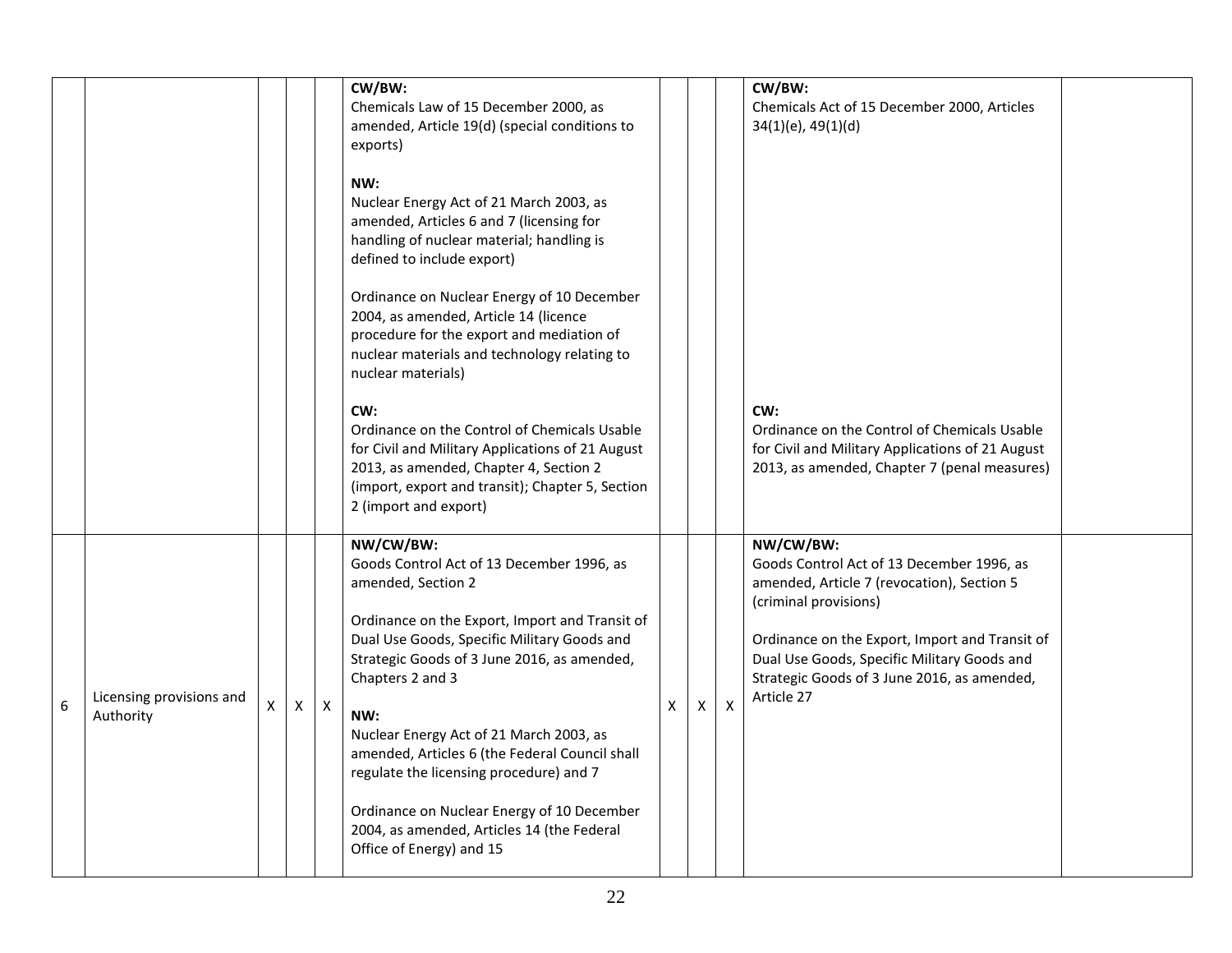|                |                                                            |   |   |                  | CW:<br>Ordinance on the Control of Chemicals Usable<br>for Civil and Military Applications of 21 August<br>2013, Articles 4, 13-15, 17, Section 3<br>(procedure)                                                                                                                                                                                                                                                                                                                                                                                                                                         |    |              |   | CW:<br>Ordinance on the Control of Chemicals Usable<br>for Civil and Military Applications of 21 August<br>2013, Articles 19, 20, 21, 22                                                                                                                                                                                                                                                        |  |
|----------------|------------------------------------------------------------|---|---|------------------|----------------------------------------------------------------------------------------------------------------------------------------------------------------------------------------------------------------------------------------------------------------------------------------------------------------------------------------------------------------------------------------------------------------------------------------------------------------------------------------------------------------------------------------------------------------------------------------------------------|----|--------------|---|-------------------------------------------------------------------------------------------------------------------------------------------------------------------------------------------------------------------------------------------------------------------------------------------------------------------------------------------------------------------------------------------------|--|
| $\overline{7}$ | Control lists of<br>materials, equipment<br>and technology | X | X | $\boldsymbol{X}$ | NW/CW/BW:<br>Goods Control Act of 13 December 1996, as<br>amended, Articles 2 and 3<br>Ordinance on the Export, Import and Transit of<br>Dual Use Goods, Specific Military Goods and<br>Strategic Goods of 3 June 2016, as amended,<br>Articles 1, 2, Annexes 1, 2 and 3 (items<br>controlled by Australia Group, Wassenaar<br>Arrangement, Nuclear Suppliers Group and<br>Missile Technology Control Regime and<br><b>Chemical Weapons Convention)</b><br>CW:<br>Ordinance on the Control of Chemicals Usable<br>for Civil and Military Applications of 21 August<br>2013, as amended, Article 1, Annex | X  | X            | X | NW/CW/BW:<br>Goods Control Act of 13 December 1996, as<br>amended, Articles 2 and 3<br>Ordinance on the Export, Import and Transit of<br>Dual Use Goods, Specific Military Goods and<br>Strategic Goods of 3 June 2016, as amended,<br>Annexes 1, 2 and 3<br>CW:<br>Ordinance on the Control of Chemicals Usable<br>for Civil and Military Applications of 21 August<br>2013, as amended, Annex |  |
| 8              | Intangible technology<br>transfers                         | X | X | $\boldsymbol{X}$ | NW/CW/BW:<br>Ordinance on the Export, Import and Transit of<br>Dual Use Goods, Specific Military Goods and<br>Strategic Goods of 3 June 2016, as amended,<br>Article 3 and Annexes 1, 2 and 3<br>NW:<br>Nuclear Energy Act of 21 March 2003, as<br>amended, Article 6 (export or brokerage of<br>technology)<br>Ordinance on Nuclear Energy of 10 December<br>2004, as amended, Article 14 (export and<br>mediation of technology relating to nuclear<br>materials)                                                                                                                                      | X. | $\mathsf{x}$ | X | NW/CW/BW:<br>Goods Control Act of 13 December 1996, as<br>amended, Article 14 (criminal penalty for<br>passing on or brokering technology or software<br>for recipient abroad without required license)                                                                                                                                                                                         |  |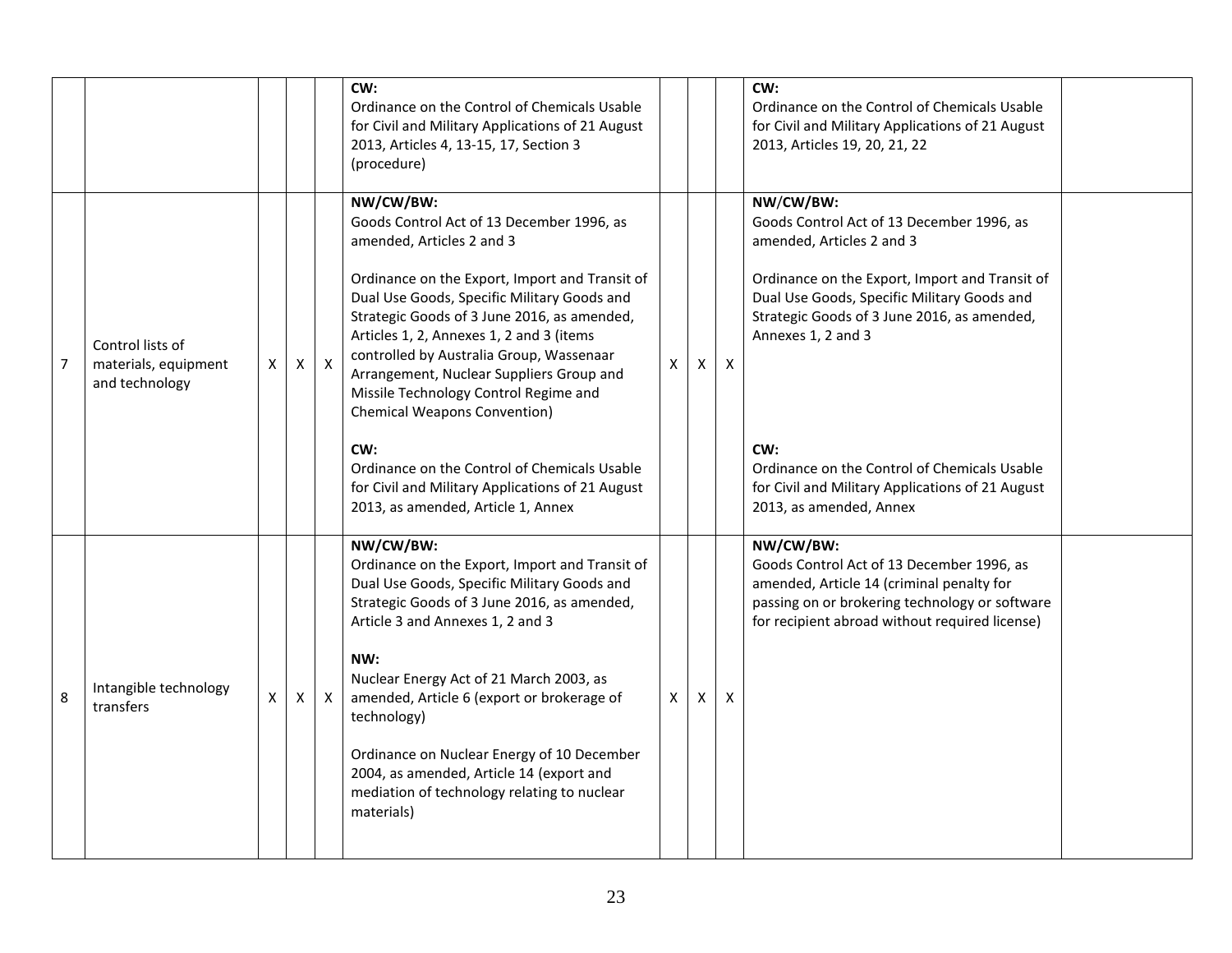|    |                                   |   |   |              | NW/CW/BW:                                                                                                                                                                                                                                                                                                                                                                                                      |   |   |                           | NW/CW/BW:                                                                                                                                                                                                                                     |
|----|-----------------------------------|---|---|--------------|----------------------------------------------------------------------------------------------------------------------------------------------------------------------------------------------------------------------------------------------------------------------------------------------------------------------------------------------------------------------------------------------------------------|---|---|---------------------------|-----------------------------------------------------------------------------------------------------------------------------------------------------------------------------------------------------------------------------------------------|
| 9  | Inclusion of means of<br>delivery | X | Х | $\mathsf{X}$ | Ordinance on the Export, Import and Transit of<br>Dual Use Goods, Specific Military Goods and<br>Strategic Goods of 3 June 2016, as amended,<br>Articles 1 and 2, Annexes 1, 2 and 3 (Control<br>list contains MTCR controlled items)                                                                                                                                                                          | X | X | X                         | Ordinance on the Export, Import and Transit of<br>Dual Use Goods, Specific Military Goods and<br>Strategic Goods of 3 June 2016, as amended,<br>Annexes 1, 2 and 3                                                                            |
| 10 | End-user controls                 | X | Χ | $\mathsf{X}$ | NW/CW/BW:<br>Ordinance on the Export, Import and Transit of<br>Dual Use Goods, Specific Military Goods and<br>Strategic Goods of 3 June 2016, as amended,<br>Articles 6, 8, 18<br>CW:<br>Ordinance on the Control of Chemicals Usable<br>for Civil and Military Applications of 21 August<br>2013, as amended, Articles 13-15, 19, 23                                                                          | X | X | $\mathsf{X}$              | NW/CW/BW:<br>Ordinance on the Export, Import and Transit of<br>Dual Use Goods, Specific Military Goods and<br>Strategic Goods of 3 June 2016, as amended,<br>Articles 6, 8, 18                                                                |
| 11 | Catch all clause                  | X | X | X            | NW/CW/BW:<br>Ordinance on the Export, Import and Transit of<br>Dual Use Goods, Specific Military Goods and<br>Strategic Goods of 3 June 2016, as amended,<br>Article 3(4)                                                                                                                                                                                                                                      | X | Χ | $\mathsf{x}$              | NW/CW/BW:<br>Ordinance on the Export, Import and Transit of<br>Dual Use Goods, Specific Military Goods and<br>Strategic Goods of 3 June 2016, as amended,<br>Article 3(4)<br>Goods Control Act of 13 December 1996, as<br>amended, Article 15 |
| 12 | Transit control                   | X | Χ | X            | NW/CW/BW:<br>Federal Act on War Material of 13 December<br>1996, as amended, Article 7 (prohibition on,<br>inter alia, transit of nuclear, chemical or<br>biological weapons)<br>Goods Control Act of 13 December 1996, as<br>amended, Article 4<br>Ordinance on the Export, Import and Transit of<br>Dual Use Goods, Specific Military Goods and<br>Strategic Goods of 3 June 2016, as amended,<br>Article 24 | X | X | $\boldsymbol{\mathsf{x}}$ | NW/CW/BW:<br>Federal Act on War Material of 13 December<br>1996, as amended, Article 34<br>Goods Control Act of 13 December 1996, as<br>amended, Article 14(d)                                                                                |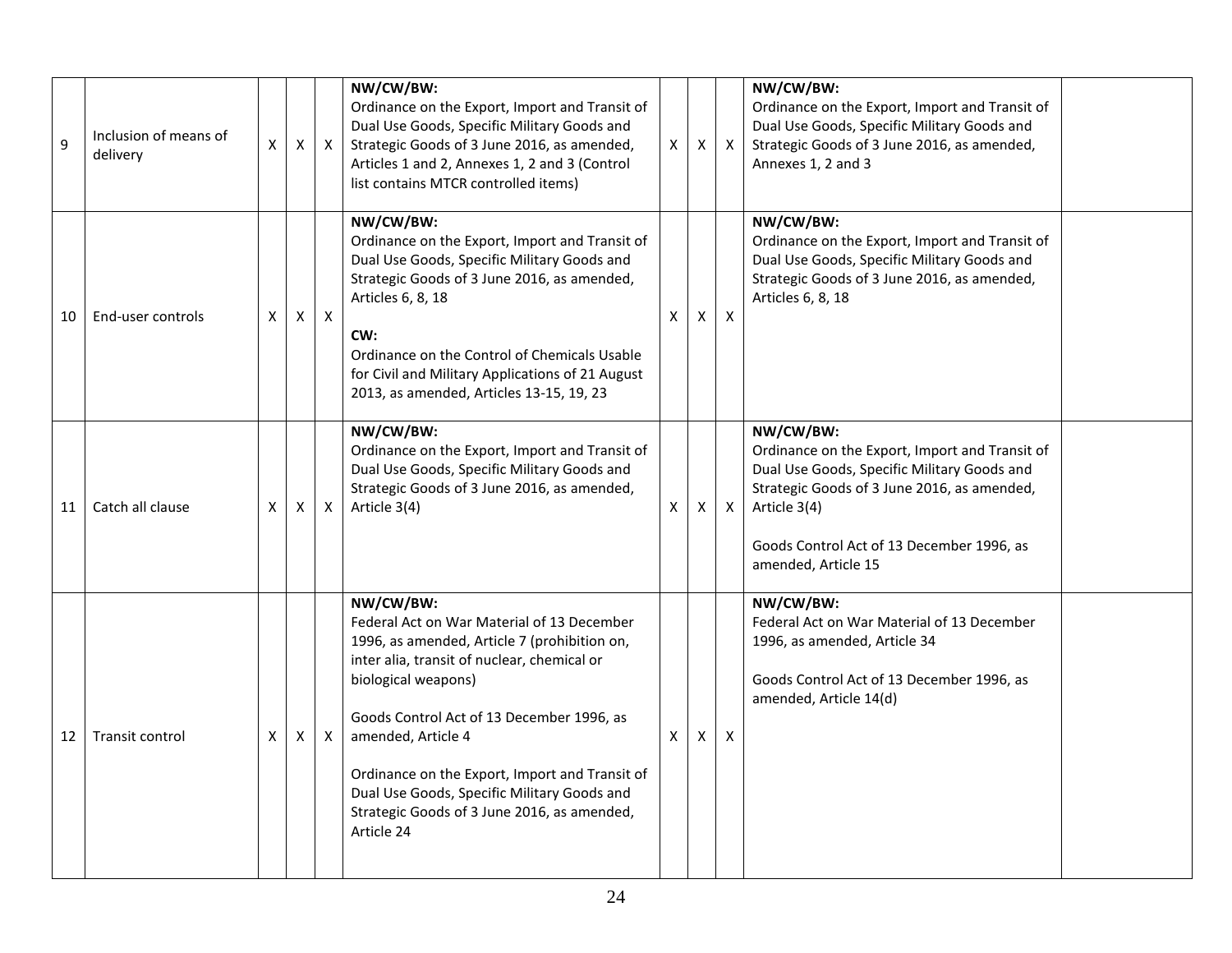|    |                                                    |              |   |                           | NW:<br>Nuclear Energy Act of 21 March 2003, as<br>amended, Article 6 (license for inter alia transit<br>of nuclear material)                                                                                                                                                                                        |    |             |                           |                                                                                                                                                                                                                                                       |  |
|----|----------------------------------------------------|--------------|---|---------------------------|---------------------------------------------------------------------------------------------------------------------------------------------------------------------------------------------------------------------------------------------------------------------------------------------------------------------|----|-------------|---------------------------|-------------------------------------------------------------------------------------------------------------------------------------------------------------------------------------------------------------------------------------------------------|--|
|    |                                                    |              |   |                           | Ordinance on Nuclear Energy of 10 December<br>2004, as amended, Article 15 (license for inter<br>alia transit of nuclear material)                                                                                                                                                                                  |    |             |                           |                                                                                                                                                                                                                                                       |  |
|    |                                                    |              |   |                           | CW:<br>Ordinance on the Control of Chemicals Usable<br>for Civil and Military Applications of 21 August<br>2013, as amended, Article 18                                                                                                                                                                             |    |             |                           |                                                                                                                                                                                                                                                       |  |
|    |                                                    |              |   |                           | NW/CW/BW:<br>Federal Act on War Material of 13 December<br>1996, as amended, Article 7                                                                                                                                                                                                                              |    |             |                           | NW/CW/BW:<br>Federal Act on War Material of 13 December<br>1996, as amended, Article 34                                                                                                                                                               |  |
| 13 | Trans-shipment control                             | $\times$     | X | $\boldsymbol{\mathsf{X}}$ | Ordinance on the Export, Import and Transit of<br>Dual Use Goods, Specific Military Goods and<br>Strategic Goods of 3 June 2016, as amended,<br>Article 24                                                                                                                                                          | X. | $\times$    | $\boldsymbol{\mathsf{X}}$ | Goods Control Act of 13 December 1996, as<br>amended, Article 14(d)                                                                                                                                                                                   |  |
|    |                                                    |              |   |                           | CW:<br>Ordinance on the Control of Chemicals Usable<br>for Civil and Military Applications of 21 August<br>2013, as amended, Article 18                                                                                                                                                                             |    |             |                           |                                                                                                                                                                                                                                                       |  |
| 14 | Re-export control                                  | X            |   | $X \mid X$                | NW/CW/BW:<br>Ordinance on the Export, Import and Transit of<br>Dual Use Goods, Specific Military Goods and<br>Strategic Goods of 3 June 2016, as amended,<br>Article 6.2b<br>CW:<br>Ordinance on the Control of Chemicals Usable<br>for Civil and Military Applications of 21 August<br>2013, as amended, Article 9 | X  | $\mathsf X$ | $\boldsymbol{\mathsf{X}}$ | NW/CW/BW:<br>Goods Control Act of 13 December 1996, as<br>amended, Article 15<br>Ordinance on the Export, Import and Transit of<br>Dual Use Goods, Specific Military Goods and<br>Strategic Goods of 3 June 2016, Article 27<br>(licensing authority) |  |
| 15 | Control over financing of<br>exports/transhipments | $\mathsf{X}$ | X | X                         | NW/CW/BW:<br>Federal Act on War Material of 13 December<br>1996, as amended, Articles 7, 8b and 8c                                                                                                                                                                                                                  | X  | X           | $\mathsf{X}$              | NW/CW/BW:<br>Federal Act on War Material of 13 December<br>1996, as amended, Articles 34, 35b                                                                                                                                                         |  |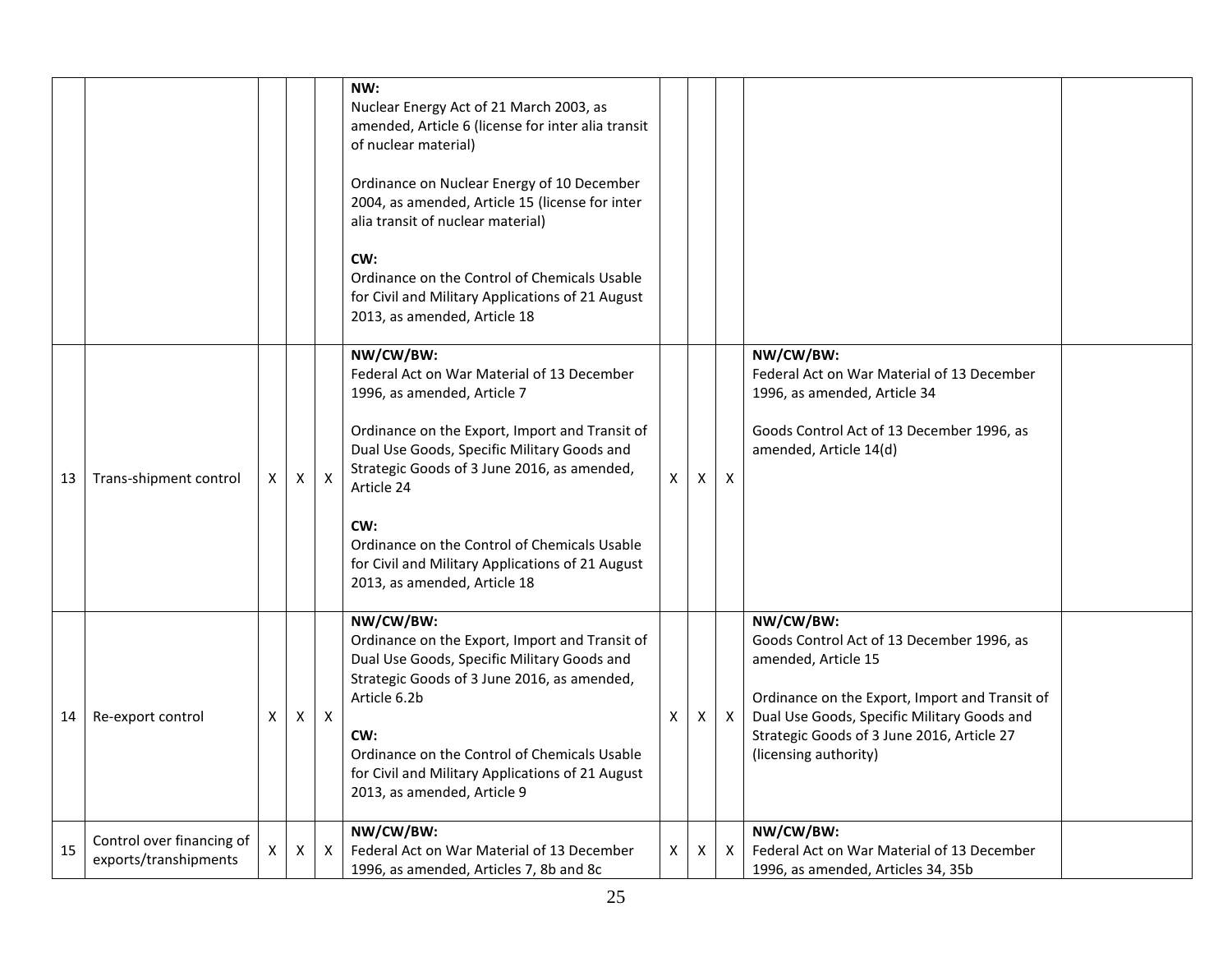|    | that would contribute to<br>proliferation                                                                                              |   |     |              | (prohibition of direct and indirect financing of<br>inter alia the acquisition of prohibited war<br>material which includes NBC weapons)<br>Federal Act on Combating Money Laundering<br>and Terrorist Financing of 10 October 1997, as<br>amended, in particular, Articles 6 (special due<br>diligence in cases of indication of terrorist<br>financing), 9 and 16 (duty to report), 23<br>(Money Laundering Reporting Office), 27<br>(exchange of information and duty to notify)<br>Swiss Criminal Code of 21 December 1937, as<br>amended, Article 260quinquies (Financing<br>terrorism, implementing the International<br>Convention for the Suppression of the<br>Financing of Terrorism) |   |   |              | Federal Act on Combating Money Laundering<br>and Terrorist Financing of 10 October 1997, as<br>amended, Articles 23 (Money Laundering<br>Reporting Office), 29 (notification of<br>proceedings by prosecution authorities)<br>Ordinance on the Money Laundering Reporting<br>Office of 25 August 2004, as amended (The<br>Money Laundering Reporting Office<br>Switzerland (MROS) at the Federal Office of<br>Police (fedpol) is Switzerland's Financial<br>Intelligence Unit or FIU)<br>Swiss Criminal Code of 21 December 1937, as<br>amended, Article 260quinquies |  |
|----|----------------------------------------------------------------------------------------------------------------------------------------|---|-----|--------------|-------------------------------------------------------------------------------------------------------------------------------------------------------------------------------------------------------------------------------------------------------------------------------------------------------------------------------------------------------------------------------------------------------------------------------------------------------------------------------------------------------------------------------------------------------------------------------------------------------------------------------------------------------------------------------------------------|---|---|--------------|-----------------------------------------------------------------------------------------------------------------------------------------------------------------------------------------------------------------------------------------------------------------------------------------------------------------------------------------------------------------------------------------------------------------------------------------------------------------------------------------------------------------------------------------------------------------------|--|
| 16 | Control over services<br>related to exports/<br>transhipments that<br>would contribute to<br>proliferation including<br>transportation | X | X I | $\mathsf{X}$ | NW/CW/BW:<br>Federal Act on War Material of 13 December<br>1996, as amended, Article $7(1)(c)$<br>Private Security Services Act (explicitly<br>concerns services related to exports)                                                                                                                                                                                                                                                                                                                                                                                                                                                                                                            | X | X | $\mathsf{X}$ | NW/CW/BW:<br>Federal Act on War Materials of 13 December<br>1996, Article 34<br><b>Private Security Services Act</b>                                                                                                                                                                                                                                                                                                                                                                                                                                                  |  |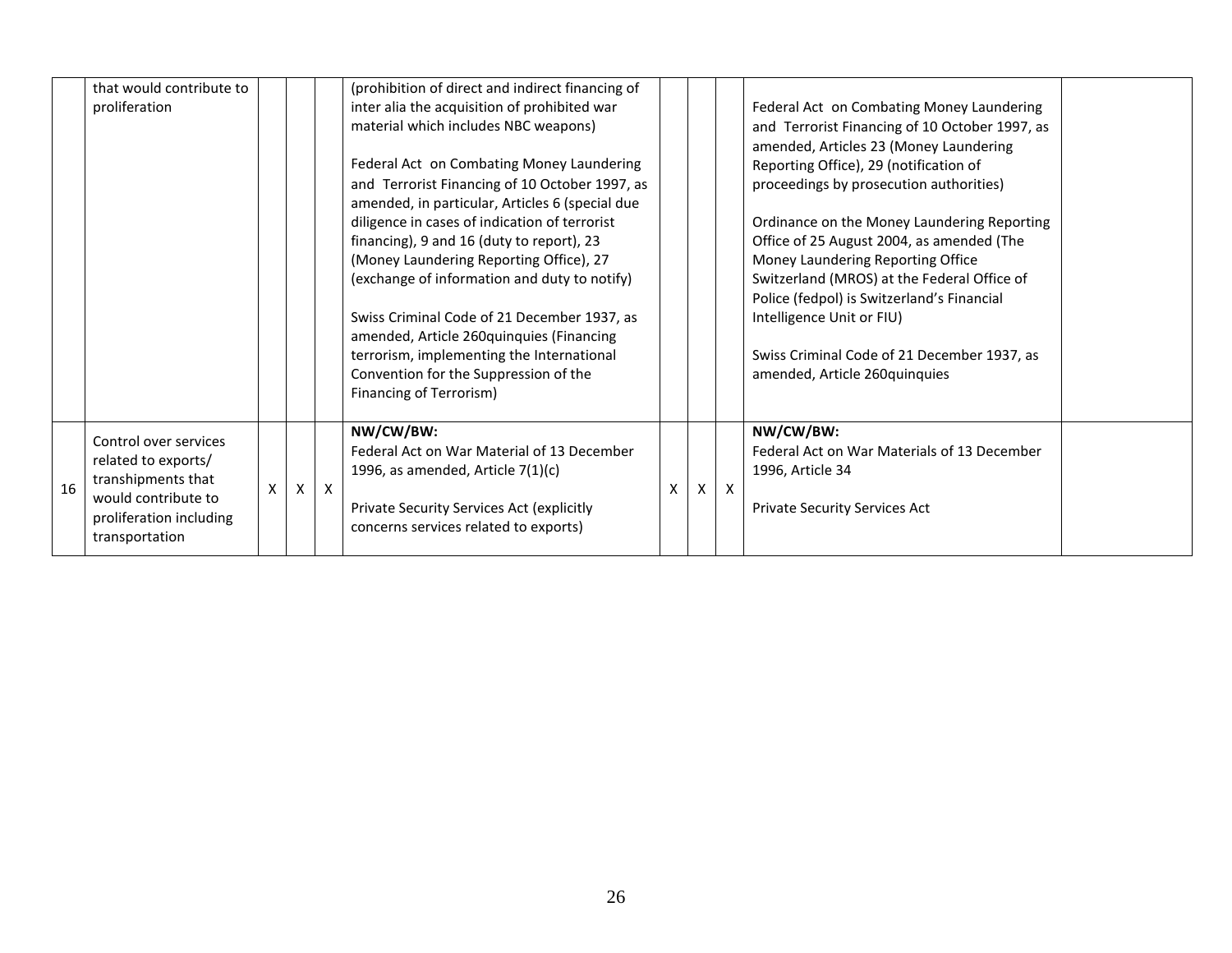#### **VIII. OP 7 and 8 (d) - Assistance, Work with and inform Industry and Public, and other Information**

| 1              | Assistance offered                                                | Switzerland engages in assistance projects with other states though capacity-building in the area of CBRN protection. Interested states are<br>invited to address requests for specific assistance to the point of contact listed below.                                                                                                                                                                                                                                                                                                                                                                                                                                                                                                                                                                                                                                                                                                                                                                                                                                                                                                                                                                                                                                                                                                                                                                                                                                                                                                                                          |
|----------------|-------------------------------------------------------------------|-----------------------------------------------------------------------------------------------------------------------------------------------------------------------------------------------------------------------------------------------------------------------------------------------------------------------------------------------------------------------------------------------------------------------------------------------------------------------------------------------------------------------------------------------------------------------------------------------------------------------------------------------------------------------------------------------------------------------------------------------------------------------------------------------------------------------------------------------------------------------------------------------------------------------------------------------------------------------------------------------------------------------------------------------------------------------------------------------------------------------------------------------------------------------------------------------------------------------------------------------------------------------------------------------------------------------------------------------------------------------------------------------------------------------------------------------------------------------------------------------------------------------------------------------------------------------------------|
| $\overline{2}$ | Assistance Point of<br>Contact (for assistance<br>providers only) | Section Arms Control, Division for Security Policy, Directorate of Political Affairs, Federal Department of Foreign Affairs (pd-asp-<br>abruestung@eda.admin.ch)<br>Military Adviser/Counsellor at the Permanent Mission of Switzerland to the United Nations<br>Permanent Mission of Switzerland to the OSCE, the United Nations and other International Organisations in Vienna<br>Arms Control and Disarmament Policy Unit, International Relations Defence, Federal Department of Defence, Civil Protection and Sports<br>The Awareness-raising program by the Federal Intelligence Service (FIS) has a point of contact mailbox for industry and public.                                                                                                                                                                                                                                                                                                                                                                                                                                                                                                                                                                                                                                                                                                                                                                                                                                                                                                                     |
| 3              | Assistance requested                                              |                                                                                                                                                                                                                                                                                                                                                                                                                                                                                                                                                                                                                                                                                                                                                                                                                                                                                                                                                                                                                                                                                                                                                                                                                                                                                                                                                                                                                                                                                                                                                                                   |
| 4              | Action taken to work<br>with and inform industry                  | In Switzerland, all relevant laws and international agreements must be published. The complete texts are available on the Internet. The export<br>control authorities are in close contact with industry associations. Relevant companies are routinely informed about changes in legislation that<br>may affect their business. Targeted awareness-raising campaigns are directed towards selected companies. Awareness-raising is principally<br>directed towards two groups of businesses: companies whose products may be attractive to proliferators, and companies that have been<br>observed to be approached by potential proliferators.<br>Since 2004, the FIS runs an awareness and prevention programme called Prophylax. Based on a legal mandate (Federal Act of the Intelligence<br>Service, Article 6, paragraph 6), the programme raises awareness of the threats posed by espionage and proliferation among companies,<br>universities and research institutions in Switzerland and Liechtenstein. The aim of the programme is to strengthen controls on exports of critical<br>and proliferation-sensitive goods and to raise awareness among companies and institutions about espionage risks. The programme offers also a<br>point of contact for companies or institutions in case of need. Targeted awareness briefings with companies, universities and research centres<br>as well as public presentations at conventions and trade fairs or seminars in the economic or academic sector are important elements of the<br>programme's prevention efforts. |
| 5              | Action taken to work<br>with and inform the<br>public             | In Switzerland, all relevant laws and international agreements must be published. The complete texts are available on the Internet.<br>The FIS tries to raise awareness also among the broader public through articles in journals, presentations at conventions and trade fairs or<br>seminars in the economic or academic sector.                                                                                                                                                                                                                                                                                                                                                                                                                                                                                                                                                                                                                                                                                                                                                                                                                                                                                                                                                                                                                                                                                                                                                                                                                                               |